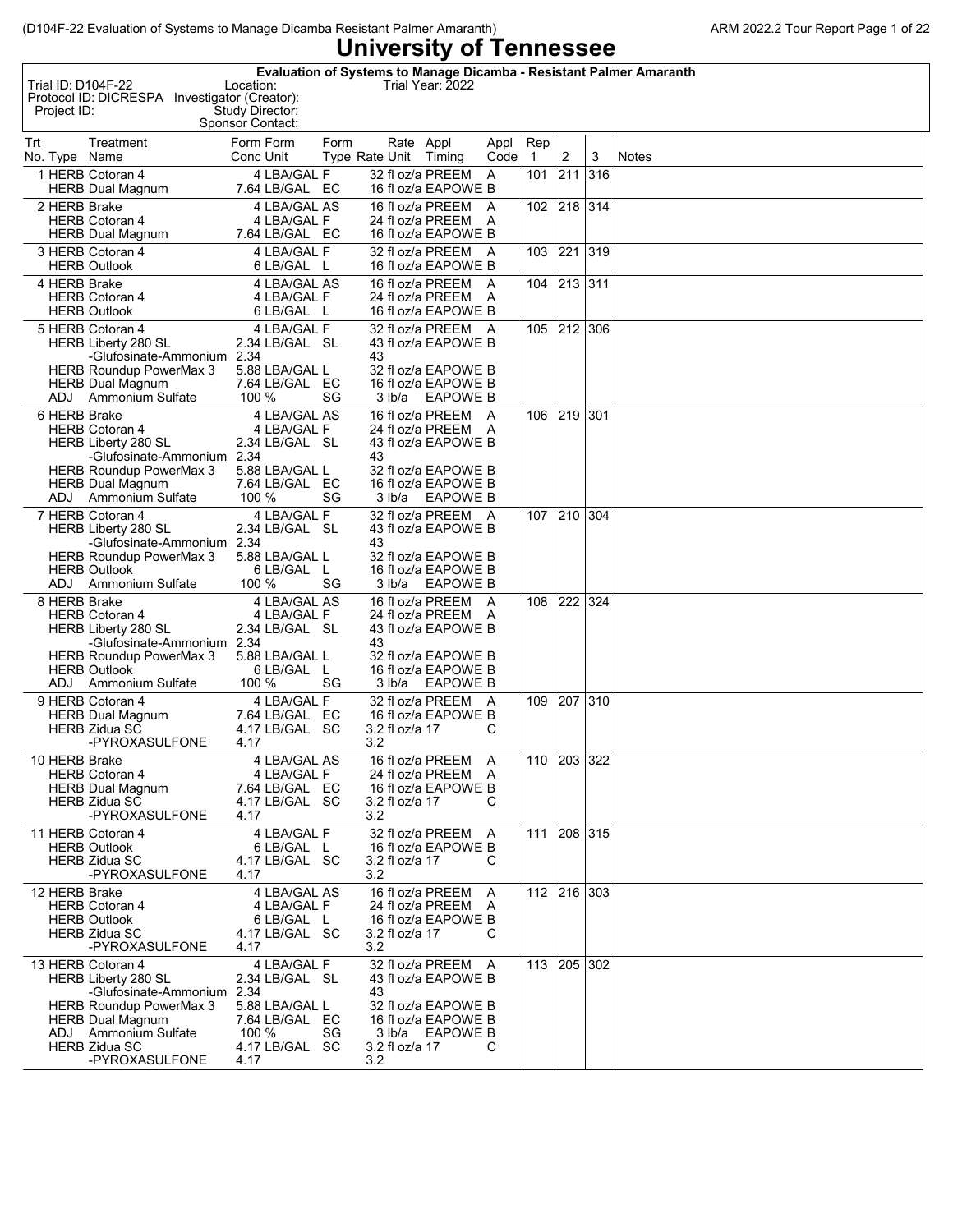| <b>OTTAGISILY OF LEITILESSEE</b>                                                                                                                                                                                                                      |                                                                                                                                           |                                       |                                                                                                                                                          |              |                       |         |     |              |  |  |  |
|-------------------------------------------------------------------------------------------------------------------------------------------------------------------------------------------------------------------------------------------------------|-------------------------------------------------------------------------------------------------------------------------------------------|---------------------------------------|----------------------------------------------------------------------------------------------------------------------------------------------------------|--------------|-----------------------|---------|-----|--------------|--|--|--|
| Trial ID: D104F-22<br>Protocol ID: DICRESPA Investigator (Creator):<br>Project ID:                                                                                                                                                                    | Evaluation of Systems to Manage Dicamba - Resistant Palmer Amaranth<br>Location:<br>Study Director:<br>Sponsor Contact:                   |                                       | Trial Year: 2022                                                                                                                                         |              |                       |         |     |              |  |  |  |
| Trt<br>Treatment<br>No. Type Name                                                                                                                                                                                                                     | Form Form<br>Form<br>Conc Unit                                                                                                            | Type Rate Unit                        | Rate Appl<br>Timing                                                                                                                                      | Appl<br>Code | Rep<br>$\overline{1}$ | 2       | 3   | <b>Notes</b> |  |  |  |
| 14 HERB Brake<br><b>HERB Cotoran 4</b><br>HERB Liberty 280 SL<br>-Glufosinate-Ammonium 2.34<br><b>HERB Roundup PowerMax 3</b><br><b>HERB Dual Magnum</b><br>ADJ Ammonium Sulfate<br><b>HERB Zidua SC</b><br>-PYROXASULFONE                            | 4 LBA/GAL AS<br>4 LBA/GAL F<br>2.34 LB/GAL SL<br>5.88 LBA/GAL L<br>7.64 LB/GAL EC<br>100 %<br>SG<br>4.17 LB/GAL SC<br>4.17                | 43<br>3 lb/a<br>3.2 fl oz/a 17<br>3.2 | 16 fl oz/a PREEM<br>24 fl oz/a PREEM A<br>43 fl oz/a EAPOWE B<br>32 fl oz/a EAPOWE B<br>16 fl oz/a EAPOWE B<br>EAPOWE B                                  | A<br>С       | 114                   | 217     | 320 |              |  |  |  |
| 15 HERB Cotoran 4<br>HERB Liberty 280 SL<br>-Glufosinate-Ammonium 2.34<br>HERB Roundup PowerMax 3<br><b>HERB Outlook</b><br>ADJ Ammonium Sulfate<br><b>HERB Zidua SC</b><br>-PYROXASULFONE                                                            | 4 LBA/GAL F<br>2.34 LB/GAL SL<br>5.88 LBA/GAL L<br>6 LB/GAL L<br>100 %<br>SG.<br>4.17 LB/GAL SC<br>4.17                                   | 43<br>3 lb/a<br>3.2 fl oz/a 17<br>3.2 | 32 fl oz/a PREEM A<br>43 fl oz/a EAPOWE B<br>32 fl oz/a EAPOWE B<br>16 fl oz/a EAPOWE B<br>EAPOWE B                                                      | С            | 115                   | 214 313 |     |              |  |  |  |
| 16 HERB Brake<br><b>HERB Cotoran 4</b><br><b>HERB Liberty 280 SL</b><br>-Glufosinate-Ammonium 2.34<br><b>HERB Roundup PowerMax 3</b><br><b>HERB Outlook</b><br>ADJ Ammonium Sulfate<br><b>HERB Zidua SC</b><br>-PYROXASULFONE                         | 4 LBA/GAL AS<br>4 LBA/GAL F<br>2.34 LB/GAL SL<br>5.88 LBA/GAL L<br>6 LB/GAL L<br>100 %<br>SG<br>4.17 LB/GAL SC<br>4.17                    | 43<br>3.2 fl oz/a 17<br>3.2           | 16 fl oz/a PREEM<br>24 fl oz/a PREEM A<br>43 fl oz/a EAPOWE B<br>32 fl oz/a EAPOWE B<br>16 fl oz/a EAPOWE B<br>3 lb/a EAPOWE B                           | A<br>C       | 116                   | 220 307 |     |              |  |  |  |
| 17 HERB Cotoran 4<br><b>HERB Dual Magnum</b><br><b>HERB Zidua SC</b><br>-PYROXASULFONE<br><b>HERB Direx</b><br><b>HERB MSMA</b>                                                                                                                       | 4 LBA/GAL F<br>7.64 LB/GAL EC<br>4.17 LB/GAL SC<br>4.17<br>4 LBA/GAL F<br>6 LBA/GAL SC                                                    | 3.2 fl oz/a 17<br>3.2                 | 32 fl oz/a PREEM A<br>16 fl oz/a EAPOWE B<br>16 fl oz/a POSDIR D<br>42 fl oz/a POSDIR D                                                                  | С            | 117                   | 209 317 |     |              |  |  |  |
| 18 HERB Brake<br><b>HERB Cotoran 4</b><br><b>HERB Dual Magnum</b><br><b>HERB Zidua SC</b><br>-PYROXASULFONE<br><b>HERB Direx</b><br><b>HERB MSMA</b>                                                                                                  | 4 LBA/GAL AS<br>4 LBA/GAL F<br>7.64 LB/GAL EC<br>4.17 LB/GAL SC<br>4.17<br>4 LBA/GAL F<br>6 LBA/GAL SC                                    | 3.2 fl oz/a 17<br>3.2                 | 16 fl oz/a PREEM<br>24 fl oz/a PREEM A<br>16 fl oz/a EAPOWE B<br>16 fl oz/a POSDIR D<br>42 fl oz/a POSDIR D                                              | A<br>С       | 118                   | 223 309 |     |              |  |  |  |
| 19 HERB Cotoran 4<br><b>HERB Outlook</b><br><b>HERB Zidua SC</b><br>-PYROXASULFONE<br><b>HERB Direx</b><br><b>HERB MSMA</b>                                                                                                                           | 4 LBA/GAL F<br>6 LB/GAL L<br>4.17 LB/GAL SC<br>4.17<br>4 LBA/GAL F<br>6 LBA/GAL SC                                                        | 3.2 fl oz/a 17<br>3.2                 | 32 fl oz/a PREEM A<br>16 fl oz/a EAPOWE B<br>16 fl oz/a POSDIR D<br>42 fl oz/a POSDIR D                                                                  | С            | 119                   | 215 312 |     |              |  |  |  |
| 20 HERB Brake<br><b>HERB Cotoran 4</b><br><b>HERB Outlook</b><br><b>HERB Zidua SC</b><br>-PYROXASULFONE<br><b>HERB Direx</b><br><b>HERB MSMA</b>                                                                                                      | 4 LBA/GAL AS<br>4 LBA/GAL F<br>6 LB/GAL L<br>4.17 LB/GAL SC<br>4.17<br>4 LBA/GAL F<br>6 LBA/GAL SC                                        | 3.2 fl oz/a 17<br>3.2                 | 16 fl oz/a PREEM<br>24 fl oz/a PREEM A<br>16 fl oz/a EAPOWE B<br>16 fl oz/a POSDIR D<br>42 fl oz/a POSDIR D                                              | A<br>С       | 120                   | 206 308 |     |              |  |  |  |
| 21 HERB Cotoran 4<br><b>HERB Liberty 280 SL</b><br>-Glufosinate-Ammonium 2.34<br><b>HERB Roundup PowerMax 3</b><br><b>HERB Dual Magnum</b><br>ADJ Ammonium Sulfate<br><b>HERB Zidua SC</b><br>-PYROXASULFONE<br><b>HERB Direx</b><br><b>HERB MSMA</b> | 4 LBA/GAL F<br>2.34 LB/GAL SL<br>5.88 LBA/GAL L<br>7.64 LB/GAL EC<br>100 %<br>SG<br>4.17 LB/GAL SC<br>4.17<br>4 LBA/GAL F<br>6 LBA/GAL SC | 43<br>3.2 fl oz/a 17<br>3.2           | 32 fl oz/a PREEM A<br>43 fl oz/a EAPOWE B<br>32 fl oz/a EAPOWE B<br>16 fl oz/a EAPOWE B<br>3 lb/a EAPOWE B<br>16 fl oz/a POSDIR D<br>42 fl oz/a POSDIR D | С            | 121                   | 204 305 |     |              |  |  |  |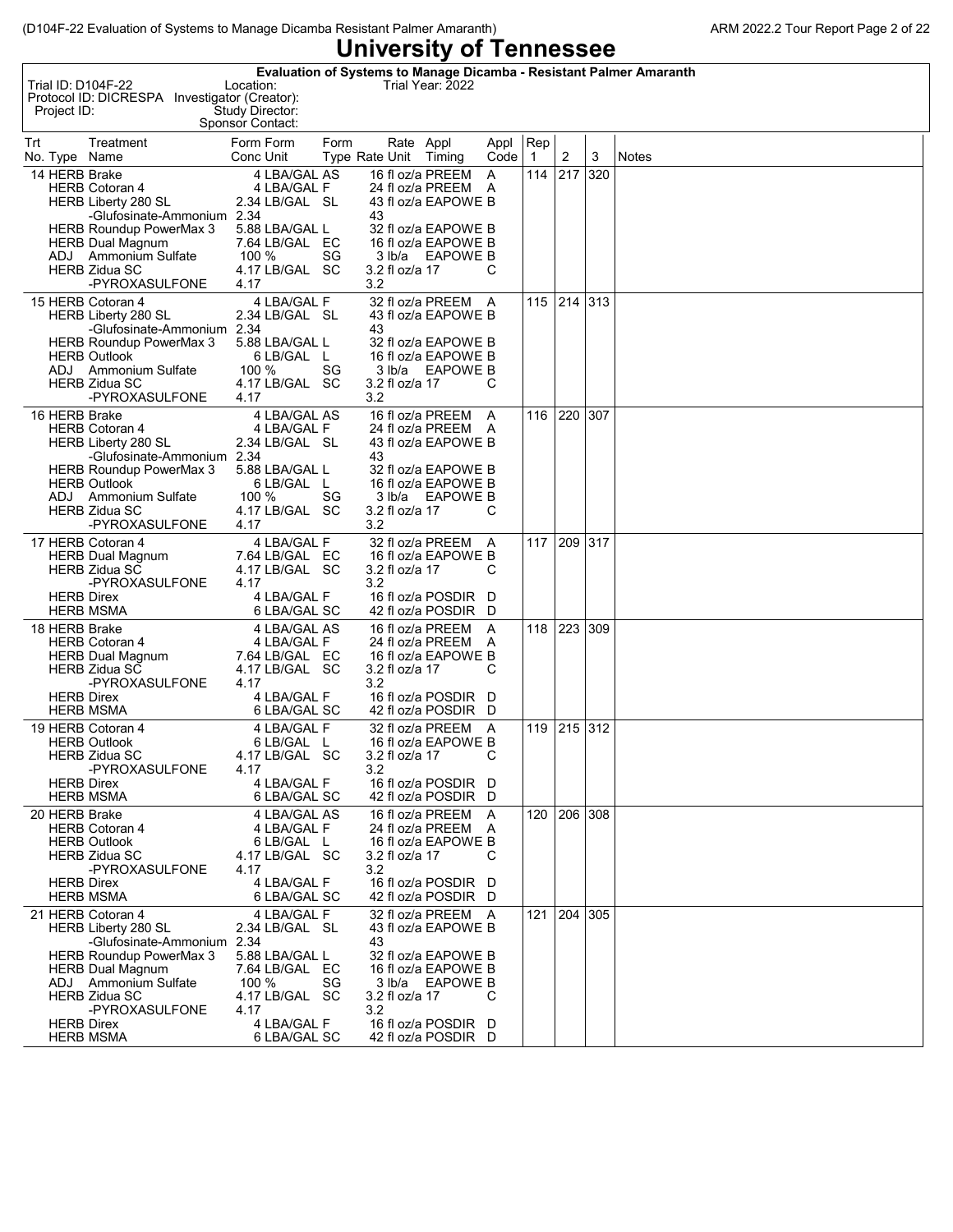| Trial ID: D104F-22<br>Protocol ID: DICRESPA<br>Project ID:                                                                                                                                                                                                                       | Location:<br>Investigator (Creator):<br>Study Director:<br>Sponsor Contact:                                                                         |      |                                                 | Trial Year: 2022                                                                                                                                                      |                     |                     |                |     | Evaluation of Systems to Manage Dicamba - Resistant Palmer Amaranth |
|----------------------------------------------------------------------------------------------------------------------------------------------------------------------------------------------------------------------------------------------------------------------------------|-----------------------------------------------------------------------------------------------------------------------------------------------------|------|-------------------------------------------------|-----------------------------------------------------------------------------------------------------------------------------------------------------------------------|---------------------|---------------------|----------------|-----|---------------------------------------------------------------------|
| Trt<br>Treatment<br>No. Type Name                                                                                                                                                                                                                                                | Form Form<br>Conc Unit                                                                                                                              | Form | Rate Appl<br>Type Rate Unit Timing              |                                                                                                                                                                       | Appl<br>Code        | Rep<br>$\mathbf{1}$ | $\overline{2}$ | 3   | <b>Notes</b>                                                        |
| 22 HERB Brake<br><b>HERB Cotoran 4</b><br><b>HERB Liberty 280 SL</b><br>-Glufosinate-Ammonium 2.34<br><b>HERB Roundup PowerMax 3</b><br><b>HERB Dual Magnum</b><br>ADJ Ammonium Sulfate<br><b>HERB Zidua SC</b><br>-PYROXASULFONE<br><b>HERB Direx</b><br><b>HERB MSMA</b>       | 4 LBA/GAL AS<br>4 LBA/GAL F<br>2.34 LB/GAL SL<br>5.88 LBA/GAL L<br>7.64 LB/GAL EC<br>100 %<br>4.17 LB/GAL SC<br>4.17<br>4 LBA/GAL F<br>6 LBA/GAL SC | SG   | 16 fl oz/a PREEM<br>43<br>3.2 fl oz/a 17<br>3.2 | 24 fl oz/a PREEM A<br>43 fl oz/a EAPOWE B<br>32 fl oz/a EAPOWE B<br>16 fl oz/a EAPOWE B<br>3 lb/a EAPOWE B<br>16 fl oz/a POSDIR D<br>42 fl oz/a POSDIR D              | $\overline{A}$<br>С | 122                 | 224            | 318 |                                                                     |
| 23 HERB Cotoran 4<br><b>HERB Liberty 280 SL</b><br>-Glufosinate-Ammonium 2.34<br>HERB Roundup PowerMax 3<br><b>HERB Outlook</b><br>ADJ Ammonium Sulfate<br><b>HERB Zidua SC</b><br>-PYROXASULFONE<br><b>HERB Direx</b><br><b>HERB MSMA</b>                                       | 4 LBA/GAL F<br>2.34 LB/GAL SL<br>5.88 LBA/GAL L<br>6 LB/GAL L<br>100 %<br>4.17 LB/GAL SC<br>4.17<br>4 LBA/GAL F<br>6 LBA/GAL SC                     | SG   | 43<br>3.2 fl oz/a 17<br>3.2                     | 32 fl oz/a PREEM A<br>43 fl oz/a EAPOWE B<br>32 fl oz/a EAPOWE B<br>16 fl oz/a EAPOWE B<br>3 lb/a EAPOWE B<br>16 fl oz/a POSDIR D<br>42 fl oz/a POSDIR D              | С                   | 123                 | 201            | 321 |                                                                     |
| 24 HERB Brake<br><b>HERB Cotoran 4</b><br><b>HERB Liberty 280 SL</b><br>-Glufosinate-Ammonium 2.34<br><b>HERB Roundup PowerMax 3</b><br><b>HERB Outlook</b><br><b>Ammonium Sulfate</b><br>ADJ<br><b>HERB Zidua SC</b><br>-PYROXASULFONE<br><b>HERB Direx</b><br><b>HERB MSMA</b> | 4 LBA/GAL AS<br>4 LBA/GAL F<br>2.34 LB/GAL SL<br>5.88 LBA/GAL L<br>6 LB/GAL L<br>100 %<br>4.17 LB/GAL SC<br>4.17<br>4 LBA/GAL F<br>6 LBA/GAL SC     | SG   | 43<br>3 lb/a<br>3.2 fl oz/a 17<br>3.2           | 16 fl oz/a PREEM<br>24 fl oz/a PREEM A<br>43 fl oz/a EAPOWE B<br>32 fl oz/a EAPOWE B<br>16 fl oz/a EAPOWE B<br>EAPOWE B<br>16 fl oz/a POSDIR D<br>42 fl oz/a POSDIR D | A<br>C              | 124                 | 202            | 323 |                                                                     |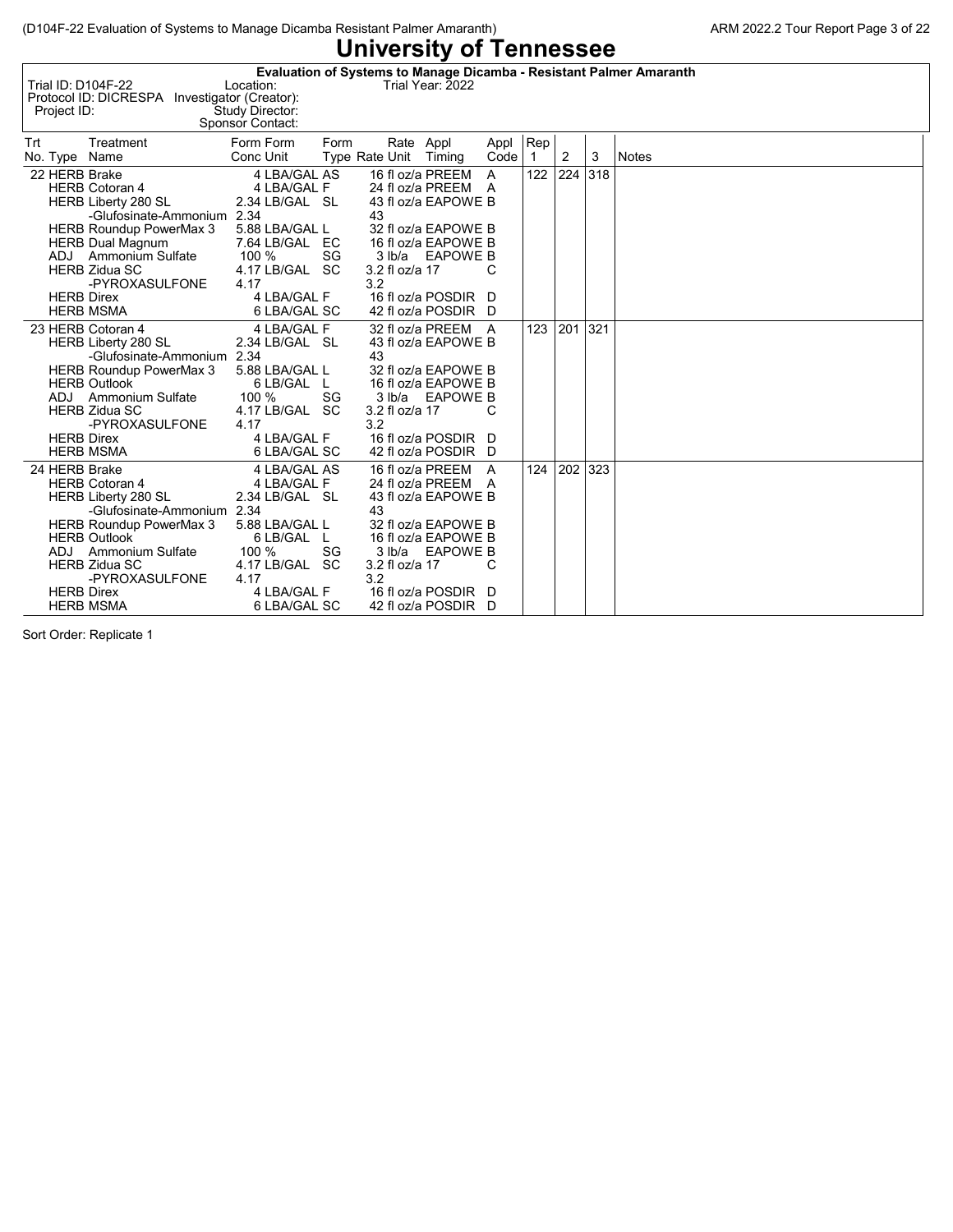**High Load Warrant/POST/Cotton/Safety & Yield**

Trial ID: HN22USAEOGTAM3 TD Number: LOCALCREATED Protocol Edition No.: 1.03

Project ID: MD-NATIONAL Project Number(s): 0 % MDCPPROT % 100 % MDCPPROT Protocol Developer:

License User:

| Entry Entry<br>No. Type | Entry/Trt.<br>Description                                      | Form. Al        | Type Conc. Unit      | Al Conc. Dose Dose Appl.<br>Unit              | Timing                                    | Appl. Rep<br>Code | $\mathbf{1}$ | 2               | 3        | 4   | Notes |
|-------------------------|----------------------------------------------------------------|-----------------|----------------------|-----------------------------------------------|-------------------------------------------|-------------------|--------------|-----------------|----------|-----|-------|
| 1 PRODUCT WARRANT       |                                                                | CS              | 359 GA/L             | 1259 g a/ha PREPRE A                          |                                           |                   | 101          | 204             | 305      | 408 |       |
|                         | PRODUCT XTENDIMAX VAPORGRIP                                    | LF              | 350 GA/L             | 562.6 g a/ha PREPRE A                         |                                           |                   |              |                 |          |     |       |
|                         | PRODUCT VAPORGRIP XTRA AGENT SL                                |                 | 394 GA/L             |                                               | 576 g a/ha PREPRE A                       |                   |              |                 |          |     |       |
|                         | PRODUCT ROUNDUP POWERMAX 3                                     | - SL            | 575 GA/L             | 1260 g a/ha EAPOCR B                          |                                           |                   |              |                 |          |     |       |
|                         | PRODUCT LIBERTY 280                                            | SL              | 280 GA/L             |                                               | 655 g a/ha EAPOCR B                       |                   |              |                 |          |     |       |
| FERTIL                  | N-PAK AMS LIQUID<br>PRODUCT ROUNDUP POWERMAX 3                 | XL<br>SL        | 34 %AW/W<br>575 GA/L | 1260 g a/ha MIPOWE C                          | 2.5 % v/v EAPOCR B                        |                   |              |                 |          |     |       |
|                         | PRODUCT LIBERTY 280                                            | SL              | 280 GA/L             |                                               | 655 g a/ha MIPOWE C                       |                   |              |                 |          |     |       |
| <b>FERTIL</b>           | N-PAK AMS LIQUID                                               | XL              | 34 %AW/W             |                                               | 2.5 % v/v MIPOWE C                        |                   |              |                 |          |     |       |
| 2 PRODUCT WARRANT       |                                                                | CS              | 359 GA/L             | 1259 g a/ha PREPRE A                          |                                           |                   | 102          | 207             | 308  404 |     |       |
|                         | PRODUCT XTENDIMAX VAPORGRIP                                    | LF              | 350 GA/L             | 562.6 g a/ha PREPRE A                         |                                           |                   |              |                 |          |     |       |
|                         | PRODUCT VAPORGRIP XTRA AGENT SL                                |                 | 394 GA/L             |                                               | 576 g a/ha PREPRE A                       |                   |              |                 |          |     |       |
|                         | PRODUCT WARRANT                                                | СS              | 359 GA/L             | 1259 g a/ha EAPOCR B                          |                                           |                   |              |                 |          |     |       |
|                         | PRODUCT ROUNDUP POWERMAX 3                                     | SL              | 575 GA/L             | 1260 g a/ha EAPOCR B                          |                                           |                   |              |                 |          |     |       |
|                         | PRODUCT LIBERTY 280                                            | SL              | 280 GA/L             |                                               | 655 g a/ha EAPOCR B                       |                   |              |                 |          |     |       |
| <b>FERTIL</b>           | N-PAK AMS LIQUID<br>PRODUCT ROUNDUP POWERMAX 3                 | XL<br>SL        | 34 %AW/W<br>575 GA/L | 1260 g a/ha MIPOWE C                          | 2.5 % v/v EAPOCR B                        |                   |              |                 |          |     |       |
|                         | PRODUCT LIBERTY 280                                            | SL              | 280 GA/L             |                                               | 655 g a/ha MIPOWE C                       |                   |              |                 |          |     |       |
| <b>FERTIL</b>           | N-PAK AMS LIQUID                                               | XL              | 34 %AW/W             |                                               | 2.5 % v/v MIPOWE C                        |                   |              |                 |          |     |       |
| 3 PRODUCT WARRANT       |                                                                | CS              | 359 GA/L             | 1259 g a/ha PREPRE A                          |                                           |                   | 103 -        | 206   311   409 |          |     |       |
|                         | PRODUCT XTENDIMAX VAPORGRIP                                    | LF              | 350 GA/L             | 562.6 g a/ha PREPRE A                         |                                           |                   |              |                 |          |     |       |
|                         | PRODUCT VAPORGRIP XTRA AGENT SL                                |                 | 394 GA/L             |                                               | 576 g a/ha PREPRE A                       |                   |              |                 |          |     |       |
|                         | PRODUCT MON 301668                                             | СS              | 553 GA/L             | 1260 g a/ha EAPOCR B                          |                                           |                   |              |                 |          |     |       |
|                         | PRODUCT ROUNDUP POWERMAX 3                                     | SL              | 575 GA/L             | 1260 g a/ha EAPOCR B                          |                                           |                   |              |                 |          |     |       |
| FERTIL                  | PRODUCT LIBERTY 280<br>N-PAK AMS LIQUID                        | SL<br>XL        | 280 GA/L<br>34 %AW/W |                                               | 655 g a/ha EAPOCR B<br>2.5 % v/v EAPOCR B |                   |              |                 |          |     |       |
|                         | PRODUCT ROUNDUP POWERMAX 3                                     | SL.             | 575 GA/L             | 1260 g a/ha MIPOWE C                          |                                           |                   |              |                 |          |     |       |
|                         | PRODUCT LIBERTY 280                                            | SL              | 280 GA/L             |                                               | 655 g a/ha MIPOWE C                       |                   |              |                 |          |     |       |
| <b>FERTIL</b>           | N-PAK AMS LIQUID                                               | XL              | 34 %AW/W             |                                               | 2.5 % v/v MIPOWE C                        |                   |              |                 |          |     |       |
| 4 PRODUCT WARRANT       |                                                                | СS              | 359 GA/L             | 1259 g a/ha PREPRE A                          |                                           |                   | 104          | 205             | 301 403  |     |       |
|                         | PRODUCT XTENDIMAX VAPORGRIP                                    | LF              | 350 GA/L             | 562.6 g a/ha PREPRE A                         |                                           |                   |              |                 |          |     |       |
|                         | PRODUCT VAPORGRIP XTRA AGENT SL                                |                 | 394 GA/L             |                                               | 576 g a/ha PREPRE A                       |                   |              |                 |          |     |       |
|                         | PRODUCT ACC 553 CS 9205<br>PRODUCT ROUNDUP POWERMAX 3          | СS<br>SL        | 553 GA/L<br>575 GA/L | 1260 g a/ha EAPOCR B                          |                                           |                   |              |                 |          |     |       |
|                         | PRODUCT LIBERTY 280                                            | SL              | 280 GA/L             | 1260 g a/ha EAPOCR B                          | 655 g a/ha EAPOCR B                       |                   |              |                 |          |     |       |
| <b>FERTIL</b>           | N-PAK AMS LIQUID                                               | XL              | 34 %AW/W             |                                               | 2.5 % v/v EAPOCR B                        |                   |              |                 |          |     |       |
|                         | PRODUCT ROUNDUP POWERMAX 3                                     | SL              | 575 GA/L             | 1260 g a/ha MIPOWE C                          |                                           |                   |              |                 |          |     |       |
|                         | PRODUCT LIBERTY 280                                            | SL              | 280 GA/L             |                                               | 655 g a/ha MIPOWE C                       |                   |              |                 |          |     |       |
| <b>FERTIL</b>           | N-PAK AMS LIQUID                                               | XL              | 34 %AW/W             |                                               | 2.5 % v/v MIPOWE C                        |                   |              |                 |          |     |       |
| 5 PRODUCT WARRANT       |                                                                | CS              | 359 GA/L             | 1259 g a/ha PREPRE A                          |                                           |                   | 105          | 209             | 303 410  |     |       |
|                         | PRODUCT XTENDIMAX VAPORGRIP<br>PRODUCT VAPORGRIP XTRA AGENT SL | LF              | 350 GA/L<br>394 GA/L | 562.6 g a/ha PREPRE A                         |                                           |                   |              |                 |          |     |       |
|                         | PRODUCT ACC 553 CS 9206                                        | СS              | 553 GA/L             | 1260 g a/ha EAPOCR B                          | 576 g a/ha PREPRE A                       |                   |              |                 |          |     |       |
|                         | PRODUCT ROUNDUP POWERMAX 3                                     | SL              | 575 GA/L             | 1260 g a/ha EAPOCR B                          |                                           |                   |              |                 |          |     |       |
|                         | PRODUCT LIBERTY 280                                            | SL              | 280 GA/L             |                                               | 655 g a/ha EAPOCR B                       |                   |              |                 |          |     |       |
| FERTIL                  | N-PAK AMS LIQUID                                               | XL              | 34 %AW/W             |                                               | 2.5 % v/v EAPOCR B                        |                   |              |                 |          |     |       |
|                         | PRODUCT ROUNDUP POWERMAX 3 SL                                  |                 | 575 GA/L             | 1260 g a/ha MIPOWE C                          |                                           |                   |              |                 |          |     |       |
| FERTIL                  | PRODUCT LIBERTY 280<br>N-PAK AMS LIQUID                        | <b>SL</b><br>XL | 280 GA/L<br>34 %AW/W |                                               | 655 g a/ha MIPOWE C<br>2.5 % v/v MIPOWE C |                   |              |                 |          |     |       |
| 6 PRODUCT WARRANT       |                                                                | CS              | 359 GA/L             | 1259 g a/ha PREPRE A                          |                                           |                   |              | 106 211 302 411 |          |     |       |
|                         | PRODUCT XTENDIMAX VAPORGRIP                                    | LF              | 350 GA/L             | 562.6 g a/ha PREPRE A                         |                                           |                   |              |                 |          |     |       |
|                         | PRODUCT VAPORGRIP XTRA AGENT SL                                |                 | 394 GA/L             |                                               | 576 g a/ha PREPRE A                       |                   |              |                 |          |     |       |
|                         | PRODUCT DUAL MAGNUM                                            | EС              | 912 GA/L             | 1066 g a/ha EAPOCR B                          |                                           |                   |              |                 |          |     |       |
|                         | PRODUCT ROUNDUP POWERMAX 3                                     | SL              | 575 GA/L             | 1260 g a/ha EAPOCR B                          |                                           |                   |              |                 |          |     |       |
|                         | PRODUCT LIBERTY 280                                            | SL              | 280 GA/L             |                                               | 655 g a/ha EAPOCR B                       |                   |              |                 |          |     |       |
| <b>FERTIL</b>           | N-PAK AMS LIQUID<br>PRODUCT ROUNDUP POWERMAX 3                 | XL<br>SL        | 34 %AW/W<br>575 GA/L | 1260 g a/ha MIPOWE C                          | 2.5 % v/v EAPOCR B                        |                   |              |                 |          |     |       |
|                         | PRODUCT LIBERTY 280                                            | SL              | 280 GA/L             |                                               | 655 g a/ha MIPOWE C                       |                   |              |                 |          |     |       |
| <b>FERTIL</b>           | N-PAK AMS LIQUID                                               | XL              | 34 %AW/W             |                                               | 2.5 % v/v MIPOWE C                        |                   |              |                 |          |     |       |
| 7 PRODUCT WARRANT       |                                                                | CS              | 359 GA/L             | 1259 g a/ha PREPRE A                          |                                           |                   | 107          | 202   304       |          | 402 |       |
|                         | PRODUCT XTENDIMAX VAPORGRIP                                    | LF              | 350 GA/L             | 562.6 g a/ha PREPRE A                         |                                           |                   |              |                 |          |     |       |
|                         | PRODUCT VAPORGRIP XTRA AGENT SL                                |                 | 394 GA/L             |                                               | 576 g a/ha PREPRE A                       |                   |              |                 |          |     |       |
|                         | PRODUCT WARRANT                                                | СS<br>SL        | 359 GA/L<br>575 GA/L | 1259 g a/ha EAPOCR B                          |                                           |                   |              |                 |          |     |       |
|                         | PRODUCT ROUNDUP POWERMAX 3<br>PRODUCT XTENDIMAX VAPORGRIP      | LF              | 350 GA/L             | 1260 g a/ha EAPOCR B<br>562.6 g a/ha EAPOCR B |                                           |                   |              |                 |          |     |       |
| PRODUCT INTACT          |                                                                | XL              | 43.2 %AW/W           |                                               | 0.5 % v/v EAPOCR B                        |                   |              |                 |          |     |       |
|                         | PRODUCT VAPORGRIP XTRA AGENT SL                                |                 | 394 GA/L             |                                               | 576 g a/ha EAPOCR B                       |                   |              |                 |          |     |       |
|                         | PROD ADJ CLASS ACT RIDION                                      | XL              | 100 %AW/W            |                                               | 1 % v/v EAPOCR B                          |                   |              |                 |          |     |       |
|                         | PRODUCT ROUNDUP POWERMAX 3                                     | SL              | 575 GA/L             | 1260 g a/ha MIPOWE C                          |                                           |                   |              |                 |          |     |       |
| <b>FERTIL</b>           | PRODUCT LIBERTY 280<br>N-PAK AMS LIQUID                        | SL<br>XL        | 280 GA/L<br>34 %AW/W |                                               | 655 g a/ha MIPOWE C<br>2.5 % v/v MIPOWE C |                   |              |                 |          |     |       |
|                         |                                                                |                 |                      |                                               |                                           |                   |              |                 |          |     |       |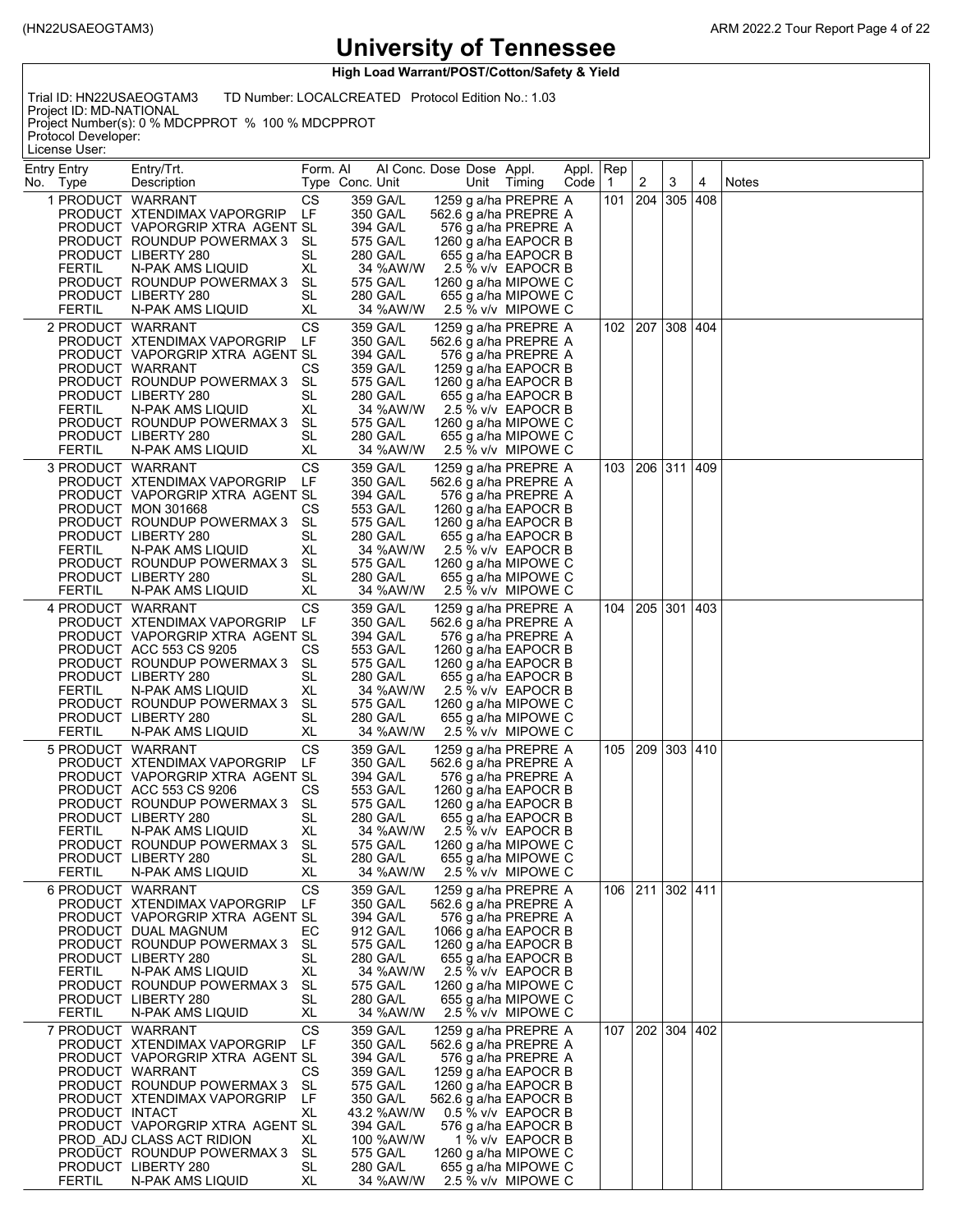**High Load Warrant/POST/Cotton/Safety & Yield**

Trial ID: HN22USAEOGTAM3 TD Number: LOCALCREATED Protocol Edition No.: 1.03

Project ID: MD-NATIONAL Project Number(s): 0 % MDCPPROT % 100 % MDCPPROT Protocol Developer:

License User:

| Entry Entry                                           | Entry/Trt.                                                                                                                                                                                                                                                                                      | Form. Al                                                               |                 | Al Conc. Dose Dose Appl.                                                                                                                        |      |                                                                                                                                                                                                                                                                                     | Appl. | ∣Rep         |                 |         |   |       |
|-------------------------------------------------------|-------------------------------------------------------------------------------------------------------------------------------------------------------------------------------------------------------------------------------------------------------------------------------------------------|------------------------------------------------------------------------|-----------------|-------------------------------------------------------------------------------------------------------------------------------------------------|------|-------------------------------------------------------------------------------------------------------------------------------------------------------------------------------------------------------------------------------------------------------------------------------------|-------|--------------|-----------------|---------|---|-------|
| No. Type                                              | Description                                                                                                                                                                                                                                                                                     |                                                                        | Type Conc. Unit |                                                                                                                                                 | Unit | Timing                                                                                                                                                                                                                                                                              | Code  | $\mathbf{1}$ | 2               | 3       | 4 | Notes |
| 8 PRODUCT WARRANT<br>PRODUCT INTACT<br><b>FERTIL</b>  | PRODUCT XTENDIMAX VAPORGRIP<br>PRODUCT VAPORGRIP XTRA AGENT SL<br>PRODUCT MON 301668<br>PRODUCT ROUNDUP POWERMAX 3<br>PRODUCT XTENDIMAX VAPORGRIP<br>PRODUCT VAPORGRIP XTRA AGENT SL<br>PROD ADJ CLASS ACT RIDION<br>PRODUCT ROUNDUP POWERMAX 3<br>PRODUCT LIBERTY 280<br>N-PAK AMS LIQUID      | CS<br>LF<br>СS<br><b>SL</b><br>LF<br>XL<br>XL<br>SL<br>SL<br>XL        |                 | 359 GA/L<br>350 GA/L<br>394 GA/L<br>553 GA/L<br>575 GA/L<br>350 GA/L<br>43.2 %AW/W<br>394 GA/L<br>100 %AW/W<br>575 GA/L<br>280 GA/L<br>34 %AW/W |      | 1259 g a/ha PREPRE A<br>562.6 g a/ha PREPRE A<br>576 g a/ha PREPRE A<br>1260 g a/ha EAPOCR B<br>1260 g a/ha EAPOCR B<br>562.6 g a/ha EAPOCR B<br>0.5 % v/v EAPOCR B<br>576 g a/ha EAPOCR B<br>1 % v/v EAPOCR B<br>1260 g a/ha MIPOWE C<br>655 g a/ha MIPOWE C<br>2.5 % v/v MIPOWE C |       | 108          | 203             | 307 406 |   |       |
| 9 PRODUCT WARRANT<br>PRODUCT INTACT<br><b>FERTIL</b>  | PRODUCT XTENDIMAX VAPORGRIP<br>PRODUCT VAPORGRIP XTRA AGENT SL<br>PRODUCT ACC 553 CS 9205<br>PRODUCT ROUNDUP POWERMAX 3<br>PRODUCT XTENDIMAX VAPORGRIP<br>PRODUCT VAPORGRIP XTRA AGENT SL<br>PROD ADJ CLASS ACT RIDION<br>PRODUCT ROUNDUP POWERMAX 3<br>PRODUCT LIBERTY 280<br>N-PAK AMS LIQUID | <b>CS</b><br>LF<br>СS<br>SL<br>LF<br>XL<br>XL<br>SL<br>SL<br>XL        |                 | 359 GA/L<br>350 GA/L<br>394 GA/L<br>553 GA/L<br>575 GA/L<br>350 GA/L<br>43.2 %AW/W<br>394 GA/L<br>100 %AW/W<br>575 GA/L<br>280 GA/L<br>34 %AW/W |      | 1259 g a/ha PREPRE A<br>562.6 g a/ha PREPRE A<br>576 g a/ha PREPRE A<br>1260 g a/ha EAPOCR B<br>1260 g a/ha EAPOCR B<br>562.6 g a/ha EAPOCR B<br>0.5 % v/v EAPOCR B<br>576 g a/ha EAPOCR B<br>1 % v/v EAPOCR B<br>1260 g a/ha MIPOWE C<br>655 g a/ha MIPOWE C<br>2.5 % v/v MIPOWE C |       | 109          | 201 310 401     |         |   |       |
| 10 PRODUCT WARRANT<br>PRODUCT INTACT<br><b>FERTIL</b> | PRODUCT XTENDIMAX VAPORGRIP<br>PRODUCT VAPORGRIP XTRA AGENT SL<br>PRODUCT ACC 553 CS 9206<br>PRODUCT ROUNDUP POWERMAX 3<br>PRODUCT XTENDIMAX VAPORGRIP<br>PRODUCT VAPORGRIP XTRA AGENT SL<br>PROD ADJ CLASS ACT RIDION<br>PRODUCT ROUNDUP POWERMAX 3<br>PRODUCT LIBERTY 280<br>N-PAK AMS LIQUID | <b>CS</b><br>LF<br>СS<br>SL<br>LF<br>XL<br>XL<br>SL<br><b>SL</b><br>XL |                 | 359 GA/L<br>350 GA/L<br>394 GA/L<br>553 GA/L<br>575 GA/L<br>350 GA/L<br>43.2 %AW/W<br>394 GA/L<br>100 %AW/W<br>575 GA/L<br>280 GA/L<br>34 %AW/W |      | 1259 g a/ha PREPRE A<br>562.6 g a/ha PREPRE A<br>576 g a/ha PREPRE A<br>1260 g a/ha EAPOCR B<br>1260 g a/ha EAPOCR B<br>562.6 g a/ha EAPOCR B<br>0.5 % v/v EAPOCR B<br>576 g a/ha EAPOCR B<br>1 % v/v EAPOCR B<br>1260 g a/ha MIPOWE C<br>655 g a/ha MIPOWE C<br>2.5 % v/v MIPOWE C |       |              | 110 208 309 407 |         |   |       |
| 11 PRODUCT WARRANT<br>PRODUCT INTACT<br><b>FERTIL</b> | PRODUCT XTENDIMAX VAPORGRIP<br>PRODUCT VAPORGRIP XTRA AGENT SL<br>PRODUCT DUAL MAGNUM<br>PRODUCT ROUNDUP POWERMAX 3<br>PRODUCT XTENDIMAX VAPORGRIP<br>PRODUCT VAPORGRIP XTRA AGENT SL<br>PROD ADJ CLASS ACT RIDION<br>PRODUCT ROUNDUP POWERMAX 3<br>PRODUCT LIBERTY 280<br>N-PAK AMS LIQUID     | CS<br>LF<br>ЕC<br>SL<br>LF<br>XL<br>XL<br>SL<br>SL<br>XL               |                 | 359 GA/L<br>350 GA/L<br>394 GA/L<br>912 GA/L<br>575 GA/L<br>350 GA/L<br>43.2 %AW/W<br>394 GA/L<br>100 %AW/W<br>575 GA/L<br>280 GA/L<br>34 %AW/W |      | 1259 g a/ha PREPRE A<br>562.6 g a/ha PREPRE A<br>576 g a/ha PREPRE A<br>1066 g a/ha EAPOCR B<br>1260 g a/ha EAPOCR B<br>562.6 g a/ha EAPOCR B<br>0.5 % v/v EAPOCR B<br>576 g a/ha EAPOCR B<br>1 % v/v EAPOCR B<br>1260 g a/ha MIPOWE C<br>655 g a/ha MIPOWE C<br>2.5 % v/v MIPOWE C |       |              | 111 210         | 306 405 |   |       |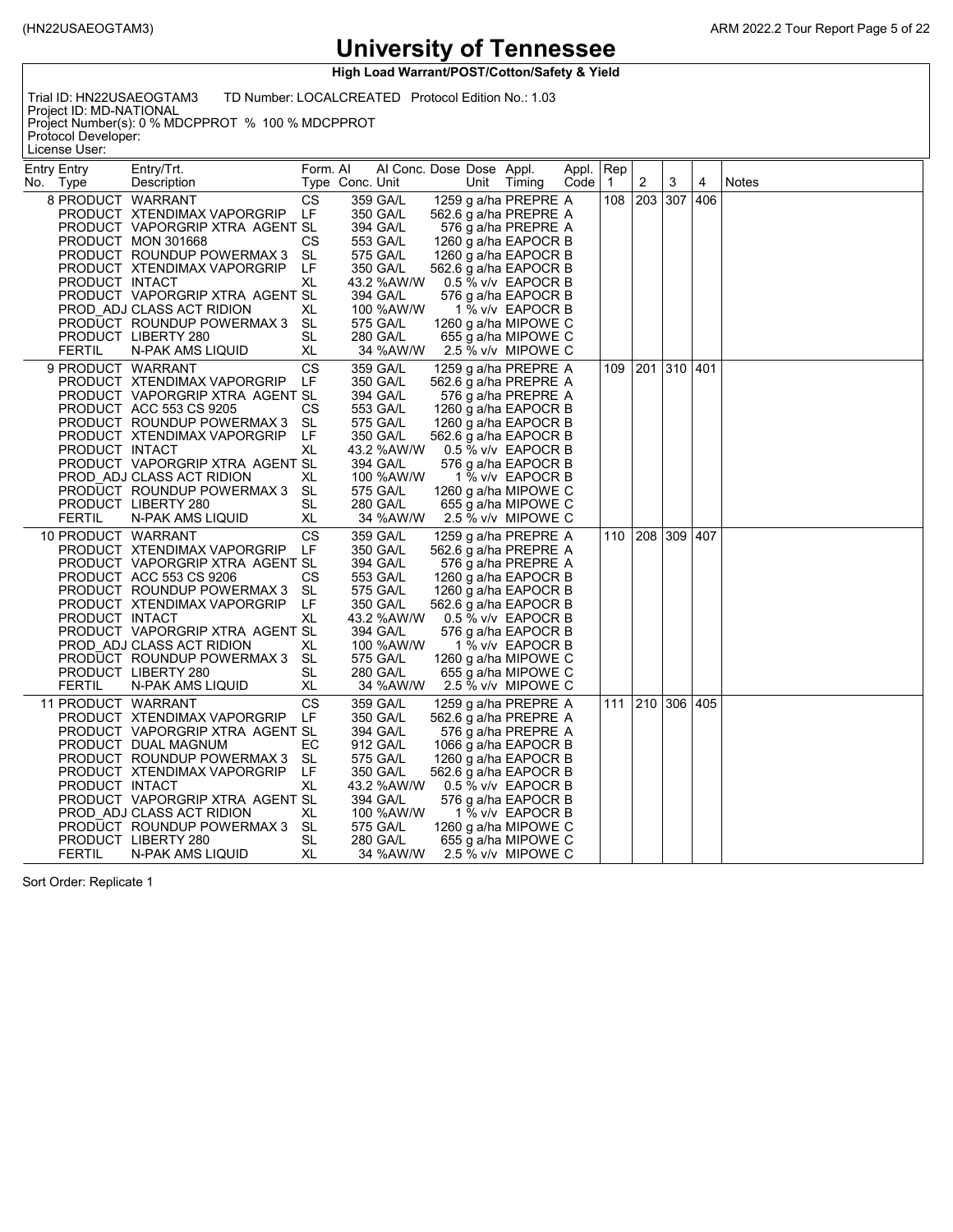|                    | <b>BRAKE ON FERTILIZER FOR IN-SEASON COTTON APPLICATION</b><br>Trial ID: sepro 22<br>Location: JACKSON<br>Trial Year: 2022<br>Protocol ID: SEPRO<br>Investigator (Creator)<br>Study Director:<br>Project ID:<br>Sponsor Contact: |                                              |      |                                                           |  |                  |     |     |     |      |              |  |
|--------------------|----------------------------------------------------------------------------------------------------------------------------------------------------------------------------------------------------------------------------------|----------------------------------------------|------|-----------------------------------------------------------|--|------------------|-----|-----|-----|------|--------------|--|
| Trt<br>No. Type    | Treatment<br>Name                                                                                                                                                                                                                | Form Form<br>Conc Unit                       | Form | Type Rate Unit Timing Code                                |  | Rate Appl Appl   | Rep | 2   | 3   | 4    | <b>Notes</b> |  |
|                    | 1 CHK Untreated Check                                                                                                                                                                                                            |                                              |      |                                                           |  |                  | 101 | 206 | 301 | 406  |              |  |
| <b>FERT</b> triple | 2 HERB COTORAN 4L<br><b>HERB CAPAROL 4L</b><br><b>HERB BRAKE</b>                                                                                                                                                                 | 4 LBA/GAL F<br>4 LBA/GAL F<br>1.2 LB/GAL SC  | SG   | 1 pt/a PRE<br>1 pt/a PRE<br>16 oz/a 6 LF<br>300 lb/a 6 LF |  | A<br>A<br>B<br>B | 102 | 201 | 304 | 405  |              |  |
| <b>FERT</b> triple | 3 HERB COTORAN 4L<br><b>HERB CAPAROL 4L</b><br><b>HERB BRAKE</b>                                                                                                                                                                 | 4 LBA/GAL F<br>4 LBA/GAL F<br>1.2 LB/GAL SC  | SG   | 1 pt/a PRE<br>1 pt/a PRE<br>16 oz/a 6 LF<br>400 lb/a 6 LF |  | A<br>A<br>B<br>B | 103 | 202 | 306 | 403  |              |  |
| FERT triple        | 4 HERB COTORAN 4L<br><b>HERB CAPAROL 4L</b><br><b>HERB BRAKE</b>                                                                                                                                                                 | 4 LBA/GAL F<br>4 LBA/GAL F<br>1.2 LB/GAL SC  | SG   | 1 pt/a PRE<br>1 pt/a PRE<br>16 oz/a 6 LF<br>500 lb/a 6 LF |  | Α<br>A<br>B<br>B | 104 | 205 | 302 | 404  |              |  |
| FERT triple        | 5 HERB COTORAN 4L<br><b>HERB CAPAROL 4L</b><br><b>HERB BRAKE</b>                                                                                                                                                                 | 4 LBA/GAL F<br>4 LBA/GAL F<br>1.2 LB/GAL SC  | SG   | 1 pt/a PRE<br>1 pt/a PRE<br>16 oz/a 6 LF<br>600 lb/a 6 LF |  | A<br>A<br>B<br>B | 105 | 203 | 305 | 402  |              |  |
|                    | 6 HERB COTORAN 4L<br><b>HERB CAPAROL 4L</b><br><b>HERB ZIDUA SC</b><br>-PYROXASULFONE 4.17                                                                                                                                       | 4 LBA/GAL F<br>4 LBA/GAL F<br>4.17 LB/GAL SC |      | 1 pt/a PRE<br>1 pt/a PRE<br>3.2 oz/a 6 LF<br>3.2          |  | Α<br>A<br>B      | 106 | 204 | 303 | 1401 |              |  |
|                    | <b>FERT</b> Ammonium sulfate<br>-N<br>$-S$                                                                                                                                                                                       | 21 % N<br>9.8<br>11.2                        | SG   | 250 lb/a 6 LF<br>117<br>133                               |  | B.               |     |     |     |      |              |  |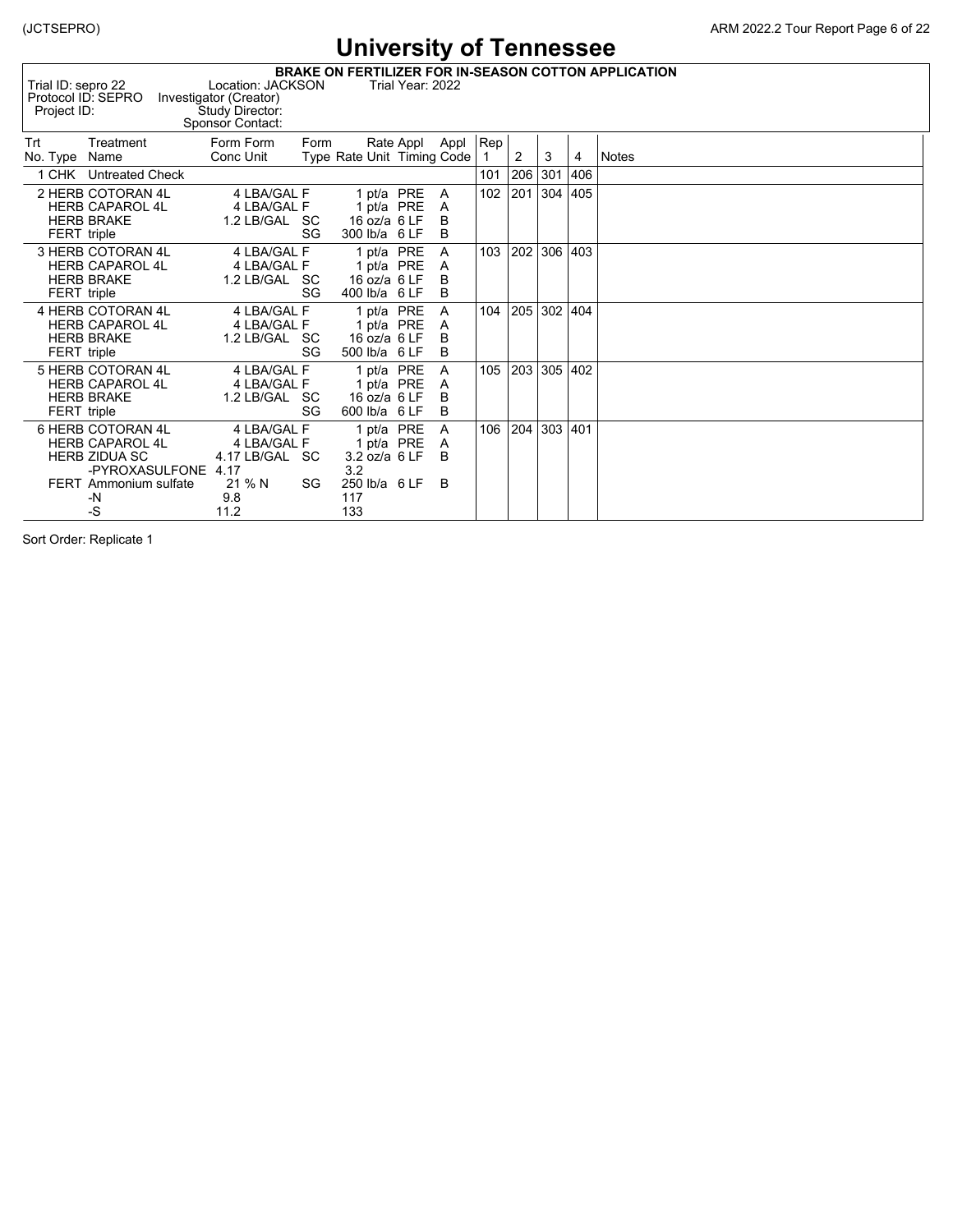|             |                      |                | Anthem Flex layby, directed, and fertilizer impregnation applications for residual grass and broadleaf weed control in cotton. |
|-------------|----------------------|----------------|--------------------------------------------------------------------------------------------------------------------------------|
|             | Trial ID: USA-22-054 | Location:      | Trial Year: 2022 Protocol ID: Utigator (Creator): Dr.                                                                          |
|             |                      | Larry Steckel  |                                                                                                                                |
| Project ID: |                      | Study Directo. |                                                                                                                                |
|             | Sponsor Contact:     |                |                                                                                                                                |

| Trt           | Treatment                    | Form Form       | Form      | Rate Appl             |                           | Appl Rep     |                |                 |         |   |       |
|---------------|------------------------------|-----------------|-----------|-----------------------|---------------------------|--------------|----------------|-----------------|---------|---|-------|
| No. Type Name |                              | Conc Unit       |           | Type Rate Unit Timing |                           | Code         |                | $\overline{2}$  | 3       | 4 | Notes |
|               | 1 HERB COTORAN 4L            | 4 LB/GAL        | <b>SC</b> | 24 fl oz/a PRE        |                           | A            | $101 \mid 202$ |                 | 306 402 |   |       |
|               | <b>HERB CAPAROL</b>          | 4 LB/GAL        | F.        | 24 fl oz/a PRE        |                           | A            |                |                 |         |   |       |
|               | 2 HERB COTORAN 4L            | 4 LB/GAL        | <b>SC</b> | 32 fl oz/a PRE        |                           | $\mathsf{A}$ |                | 102 204 302 406 |         |   |       |
|               | <b>HERB CAPAROL</b>          | 4 LB/GAL        | F.        | 24 fl oz/a PRE        |                           | A            |                |                 |         |   |       |
|               | HERB ANTHEM FLEX             | 4 LB/GAL        | SE        |                       | 3.0 fl oz/a IMPREG FERT D |              |                |                 |         |   |       |
|               | <b>FERT AMSUL</b>            | 100 %W/W        | GR.       |                       | 200 lb/a IMPREG FERT D    |              |                |                 |         |   |       |
|               | <b>HERB XTENDIMAX</b>        | 2.9 LBAE/GAL SL |           |                       | 22 fl oz/a BRDCST         |              |                |                 |         |   |       |
|               | HERB ROUNDUP POWERMAX        | 5.5 LB/GAL      | SL        |                       | 32 fl oz/a BRDCST         | C            |                |                 |         |   |       |
|               | 3 HERB COTORAN 4L            | 4 LB/GAL        | SC.       | 32 fl oz/a PRE        |                           | A            | 103 206        |                 | 303 405 |   |       |
|               | <b>HERB CAPAROL</b>          | 4 LB/GAL        | F.        | 24 fl oz/a PRE        |                           | A            |                |                 |         |   |       |
|               | <b>HERB ANTHEM FLEX</b>      | 4 LB/GAL        | SE        |                       | 3.8 fl oz/a IMPREG FERT D |              |                |                 |         |   |       |
|               | <b>FERT AMSUL</b>            | 100 %W/W        | GR.       |                       | 200 lb/a IMPREG FERT D    |              |                |                 |         |   |       |
|               | <b>HERB XTENDIMAX</b>        | 2.9 LBAE/GAL SL |           |                       | 22 fl oz/a BRDCST         | С            |                |                 |         |   |       |
|               | HERB ROUNDUP POWERMAX        | 5.5 LB/GAL      | SL        |                       | 32 fl oz/a BRDCST         | C            |                |                 |         |   |       |
|               | 4 HERB COTORAN 4L            | 4 LB/GAL        | <b>SC</b> | 32 fl oz/a PRE        |                           | A            | 104 201        |                 | 304 401 |   |       |
|               | <b>HERB CAPAROL</b>          | 4 LB/GAL        | F         | 24 fl oz/a PRE        |                           | Α            |                |                 |         |   |       |
|               | <b>HERB XTENDIMAX</b>        | 2.9 LBAE/GAL SL |           |                       | 22 fl oz/a BRDCST         | С            |                |                 |         |   |       |
|               | HERB ROUNDUP POWERMAX        | 5.5 LB/GAL      | SL        |                       | 32 fl oz/a BRDCST         | C            |                |                 |         |   |       |
|               | <b>HERB ANTHEM FLEX</b>      | 4 LB/GAL        | <b>SE</b> |                       | 3 fl oz/a HOODED          | B            |                |                 |         |   |       |
|               | 5 HERB COTORAN 4L            | 4 LB/GAL        | SC        | 32 fl oz/a PRE        |                           | A            |                | 105 203 305 404 |         |   |       |
|               | <b>HERB CAPAROL</b>          | 4 LB/GAL        | F         | 24 fl oz/a PRE        |                           | A            |                |                 |         |   |       |
|               | <b>HERB XTENDIMAX</b>        | 2.9 LBAE/GAL SL |           |                       | 22 fl oz/a BRDCST         | С            |                |                 |         |   |       |
|               | <b>HERB ROUNDUP POWERMAX</b> | 5.5 LB/GAL      | <b>SL</b> |                       | 32 fl oz/a BRDCST         | C            |                |                 |         |   |       |
|               | 6 HERB COTORAN 4L            | 4 LB/GAL        | <b>SC</b> | 32 fl oz/a PRE        |                           | A            |                | 106 205 301 403 |         |   |       |
|               | <b>HERB CAPAROL</b>          | 4 LB/GAL        | F         | 24 fl oz/a PRE        |                           | A            |                |                 |         |   |       |
|               | HERB XTENDIMAX               | 2.9 LBAE/GAL SL |           |                       | 22 fl oz/a BRDCST         | С            |                |                 |         |   |       |
|               | HERB ROUNDUP POWERMAX        | 5.5 LB/GAL      | -SL       |                       | 32 fl oz/a BRDCST         | С            |                |                 |         |   |       |
|               | <b>HERB DUAL MAGNUM</b>      | 7.62 LB/GAL     | EC.       |                       | 16 fl oz/a BRDCST         | C            |                |                 |         |   |       |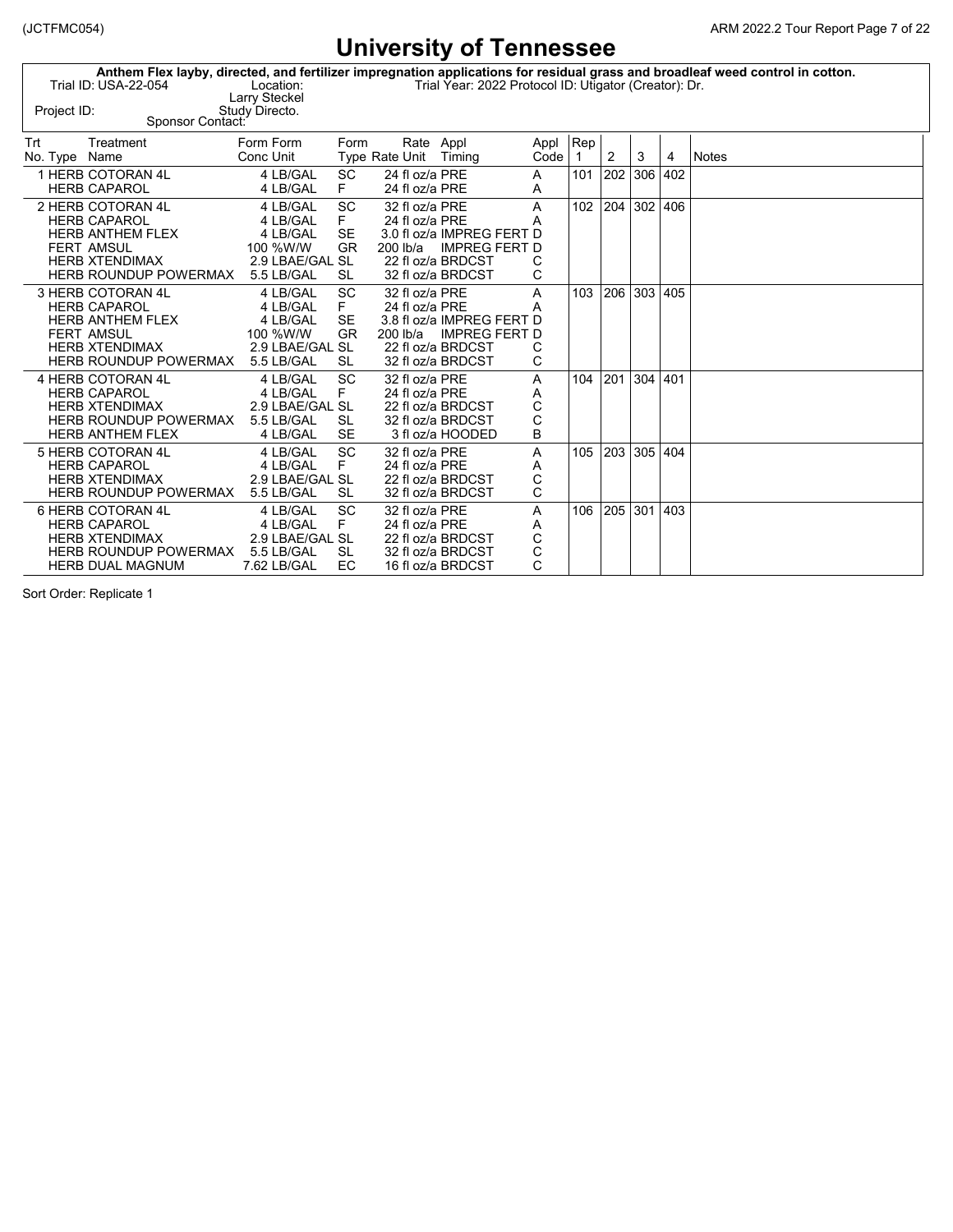|                    |                         | Envoke and tank mix combinations with dicamba and glyphosate applied over the top of cotton |
|--------------------|-------------------------|---------------------------------------------------------------------------------------------|
| Trial ID: amavacxt | Location:               | Trial Year: 2022                                                                            |
| Protocol ID:       | Investigator (Creator): |                                                                                             |
| Proiect ID:        | Study Director:         |                                                                                             |
|                    |                         |                                                                                             |
|                    |                         |                                                                                             |

| Trt           | Treatment                                                                                            | Form Form                                               | Form             |                | Rate                            | Appl Appl                                          | Rep |     |     |     |              |
|---------------|------------------------------------------------------------------------------------------------------|---------------------------------------------------------|------------------|----------------|---------------------------------|----------------------------------------------------|-----|-----|-----|-----|--------------|
| No. Type      | Name                                                                                                 | Conc Unit                                               |                  | Type Rate Unit |                                 | <b>Timing Code</b>                                 |     | 2   | 3   | 4   | <b>Notes</b> |
| ADJ           | 1 HERB Envoke<br><b>NIS</b>                                                                          | 75 %AW/W<br>100 %                                       | WG<br>SL         |                |                                 | 0.075 oz wt/a POST A<br>0.25 % v/v POST A          | 101 | 208 | 309 | 401 |              |
| ADJ NIS       | 2 HERB Envoke                                                                                        | 75 %AW/W<br>100 %                                       | WG<br>SL         |                |                                 | 0.125 oz wt/a POST A<br>0.25 % v/v POST A          | 102 | 206 | 308 | 402 |              |
|               | 3 HERB Envoke<br><b>HERB Roundup PowerMax 3</b>                                                      | 75 %AW/W<br>4.8 LBAE/GAL SL                             | WG               |                | 30 oz/a                         | 0.075 oz wt/a POST A<br>POST A                     | 103 | 201 | 302 | 407 |              |
| 4 HERB Envoke | <b>HERB Roundup PowerMax 3</b>                                                                       | 75 %AW/W<br>4.8 LBAE/GAL SL                             | WG               |                | 30 oz/a                         | 0.125 oz wt/a POST A<br>POST A                     | 104 | 203 | 304 | 409 |              |
|               | 5 HERB Envoke<br><b>HERB</b> Engenia<br><b>HERB Roundup PowerMax 3</b>                               | 75 %<br>5 LBAE/GAL SL<br>4.8 LBAE/GAL SL                | WG               |                | 12.8 oz/a<br>30 oz/a            | 0.075 oz wt/a POST A<br>POST A<br>POST A           | 105 | 209 | 307 | 403 |              |
|               | 6 HERB Envoke<br><b>HERB Engenia</b><br><b>HERB Roundup PowerMax 3</b>                               | 75 %<br>5 LBAE/GAL SL<br>4.8 LBAE/GAL SL                | WG               |                | 12.8 oz/a<br>30 oz/a            | 0.125 oz wt/a POST A<br>POST A<br>POST A           | 106 | 204 | 305 | 404 |              |
|               | 7 HERB Envoke<br><b>HERB</b> Engenia<br><b>HERB Roundup PowerMax 3</b><br><b>HERB Dual II Magnum</b> | 75 %<br>5 LBAE/GAL SL<br>4.8 LBAE/GAL SL<br>7.62 %      | <b>WG</b><br>EC. |                | 12.8 oz/a<br>30 oz/a<br>16 oz/a | 0.075 oz wt/a POST A<br>POST A<br>POST A<br>POST A | 107 | 202 | 301 | 408 |              |
|               | 8 HERB Envoke<br><b>HERB Engenia</b><br><b>HERB Roundup PowerMax 3</b><br><b>HERB Warrant</b>        | 75 %<br>5 LBAE/GAL SL<br>4.8 LBAE/GAL SL<br>3 LBA/GAL L | WG               |                | 12.8 oz/a<br>30 oz/a<br>64 oz/a | 0.075 oz wt/a POST A<br>POST A<br>POST A<br>POST A | 108 | 207 | 306 | 405 |              |
| 9 CHK NTC     |                                                                                                      |                                                         |                  |                |                                 |                                                    | 109 | 205 | 303 | 406 |              |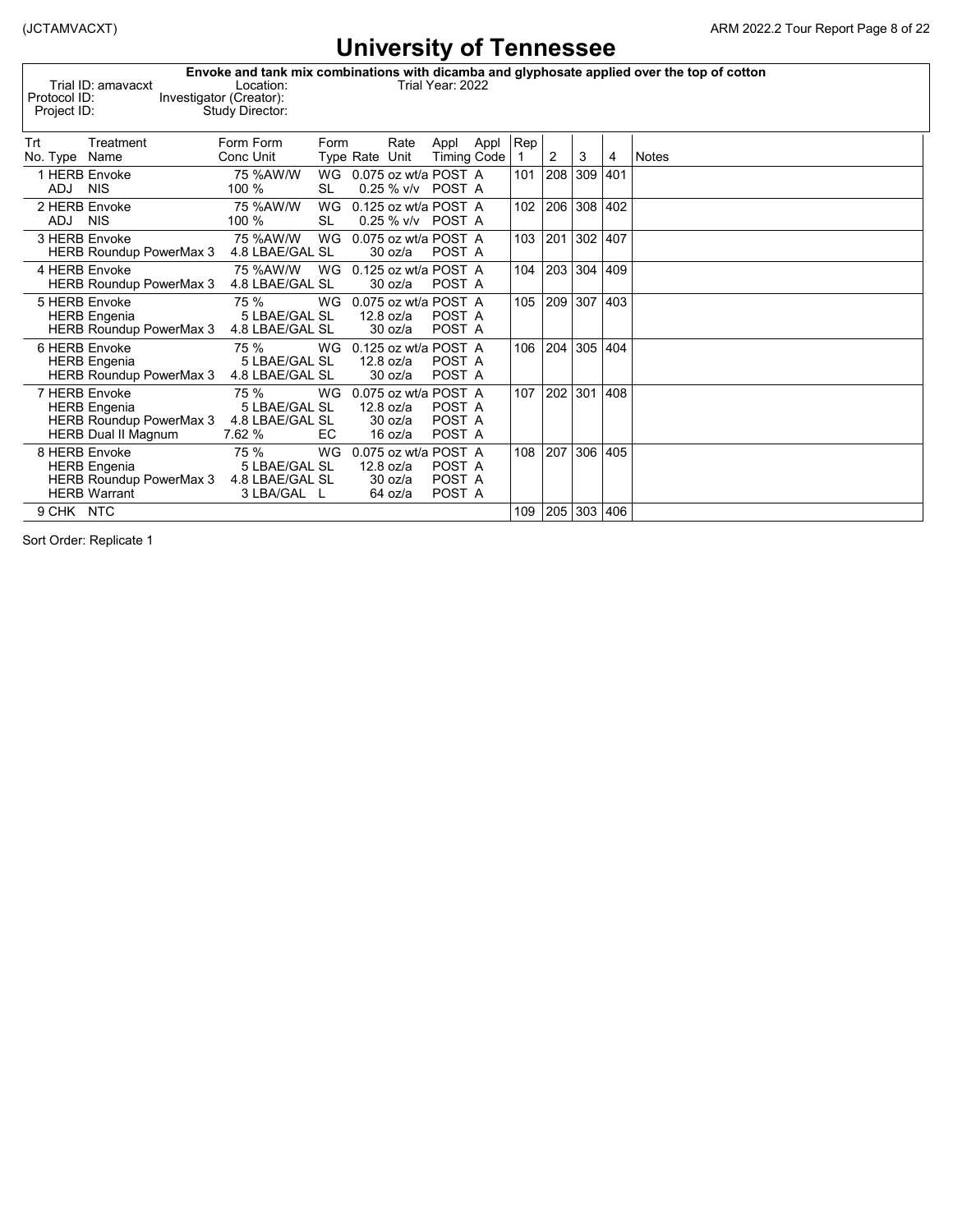|                               | 9111 V V I V I L Y<br><u>UL LULLIUUUUU</u>                                                                                                                                          |                                                           |                 |                                                               |                  |                       |                                                                                             |                     |     |             |     |              |  |
|-------------------------------|-------------------------------------------------------------------------------------------------------------------------------------------------------------------------------------|-----------------------------------------------------------|-----------------|---------------------------------------------------------------|------------------|-----------------------|---------------------------------------------------------------------------------------------|---------------------|-----|-------------|-----|--------------|--|
|                               | Type PG Year Cty PI.No. Ver. Rev. Cty Reg No.<br>Trial ID: MKD H 2022 US F99 A 06.0 US UTN 001<br>GEP:<br>Title: EVALUATION OF PROWL H2O POST TIMING IN COTTON<br>3D Crop/LWA: N No |                                                           |                 |                                                               |                  |                       |                                                                                             |                     |     |             |     |              |  |
|                               | <b>GEP Guideline:</b><br>Crop Destruct Required?: N None / no<br>Short Trial ID: H22F99A-UTN001<br>Licensee:                                                                        |                                                           |                 |                                                               |                  |                       |                                                                                             |                     |     |             |     |              |  |
| Trt Typ Name                  | Product/Entry                                                                                                                                                                       | Form Conc<br>Conc Unit FO Rate                            |                 | <b>Product Prod</b>                                           | Unit             | Appl Appl             | Code Time                                                                                   | Rep<br>$\mathbf{1}$ | 2   | 3           | 4   | <b>Notes</b> |  |
| 1 <sup>C</sup><br>н<br>н<br>S | <b>CHECK</b><br>ROUNDUP POWERMAX II 540.0 GA/L SL<br>LIBERTY 280 SL<br>AMS2000<br>ACEPHATE 90 SP                                                                                    | 281.8 GA/L SL<br>100.0 %<br>90.0%                         | SG<br>SP        | 32.0 fl oz/a<br>$43.0 f$ l oz/a<br>$0.5$ lb/a                 | 8.5 lb/100 gal A | A<br>A<br>A<br>A      | NA1<br>NA <sub>1</sub><br>NA <sub>1</sub><br>NA <sub>1</sub><br>NA <sub>1</sub>             | 101                 | 205 | 308         | 403 |              |  |
| 2 H<br>н<br>н<br>S            | PROWL H <sub>2</sub> O<br>ROUNDUP POWERMAX II 540.0 GA/L SL<br>LIBERTY 280 SL<br>AMS2000<br><b>ACEPHATE 90 SP</b>                                                                   | 455.0 GA/L CS<br>281.8 GA/L SL<br>100.0 %<br>90.0%        | SG<br><b>SP</b> | $33.6 f$ l oz/a<br>32.0 fl oz/a<br>43.0 fl oz/a<br>$0.5$ lb/a | 8.5 lb/100 gal A | A<br>A<br>A<br>A      | NA <sub>1</sub><br>NA <sub>1</sub><br>NA <sub>1</sub><br>NA <sub>1</sub><br>NA <sub>1</sub> | 102                 |     | 206 304 407 |     |              |  |
| 3 H<br>н<br>н<br>S            | PROWL H <sub>20</sub><br>ROUNDUP POWERMAX II 540.0 GA/L SL<br>LIBERTY 280 SL<br>AMS2000<br><b>ACEPHATE 90 SP</b>                                                                    | 455.0 GA/L CS<br>281.8 GA/L SL<br>100.0 %<br>90.0%        | SG<br><b>SP</b> | 67.2 fl oz/a<br>32.0 fl oz/a<br>$43.0 f$ l oz/a<br>$0.5$ lb/a | 8.5 lb/100 gal A | A<br>A<br>A<br>A      | NA <sub>1</sub><br>NA <sub>1</sub><br>NA <sub>1</sub><br>NA <sub>1</sub><br>NA <sub>1</sub> | 103                 |     | 201 303 401 |     |              |  |
| 4 H<br>н<br>н<br>S            | DUAL II MAGNUM<br>ROUNDUP POWERMAX II 540.0 GA/L SL<br>LIBERTY 280 SL<br>AMS2000<br><b>ACEPHATE 90 SP</b>                                                                           | 917.0 GA/L EC<br>281.8 GA/L SL<br>100.0 %<br>90.0%        | SG<br>SP        | $21.3 f$ l oz/a<br>32.0 fl oz/a<br>43.0 fl oz/a<br>$0.5$ lb/a | 8.5 lb/100 gal A | A<br>A<br>A<br>A      | NA <sub>1</sub><br>NA <sub>1</sub><br>NA <sub>1</sub><br>NA <sub>1</sub><br>NA1             | 104                 |     | 208 305 408 |     |              |  |
| 5 C<br>Н<br>н<br>S            | <b>CHECK</b><br>ROUNDUP POWERMAX II 540.0 GA/L SL<br><b>ENGENIA</b><br><b>AEGOS</b><br><b>ACEPHATE 90 SP</b>                                                                        | 600.0 GA/L SL<br>703.0 GA/L SL<br>90.0%                   | <b>SP</b>       | 32.0 fl oz/a<br>12.8 fl $oz/a$<br>$0.5$ lb/a                  | $8.0f$ l oz/a    | В<br>B<br>B<br>B<br>B | NA <sub>1</sub><br>NA <sub>1</sub><br>NA <sub>1</sub><br>NA <sub>1</sub><br>NA <sub>1</sub> | 105                 |     | 203 302 405 |     |              |  |
| 6 H<br>н<br>н<br>S            | PROWL H <sub>20</sub><br>ROUNDUP POWERMAX II 540.0 GA/L SL<br><b>ENGENIA</b><br><b>AEGOS</b><br><b>ACEPHATE 90 SP</b>                                                               | 455.0 GA/L CS<br>600.0 GA/L SL<br>703.0 GA/L SL<br>90.0%  | SP              | 33.6 fl oz/a<br>32.0 fl oz/a<br>12.8 fl oz/a<br>$0.5$ lb/a    | 8.0 fl oz/a      | B<br>В<br>B<br>B<br>B | NA <sub>1</sub><br>NA <sub>1</sub><br>NA <sub>1</sub><br>NA <sub>1</sub><br>NA <sub>1</sub> | 106                 | 207 | 306 404     |     |              |  |
| 7 H<br>н<br>н<br>S            | PROWL H <sub>20</sub><br>ROUNDUP POWERMAX II 540.0 GA/L SL<br><b>ENGENIA</b><br><b>AEGOS</b><br><b>ACEPHATE 90 SP</b>                                                               | 455.0 GA/L CS<br>600.0 GA/L SL<br>703.0 GA/L SL<br>90.0 % | SP              | 67.2 fl oz/a<br>32.0 fl oz/a<br>12.8 fl $oz/a$<br>$0.5$ lb/a  | $8.0f$ l oz/a    | B<br>B<br>B<br>B<br>B | NA <sub>1</sub><br>NA <sub>1</sub><br>NA1<br>NA <sub>1</sub><br>NA <sub>1</sub>             | 107                 |     | 202 301 402 |     |              |  |
| 8 H<br>н<br>н<br>S            | DUAL II MAGNUM<br>ROUNDUP POWERMAX II 540.0 GA/L SL<br><b>ENGENIA</b><br><b>AEGOS</b><br>ACEPHATE 90 SP                                                                             | 917.0 GA/L EC<br>600.0 GA/L SL<br>703.0 GA/L SL<br>90.0 % | SP              | 21.3 fl oz/a<br>32.0 fl oz/a<br>12.8 fl oz/a<br>$0.5$ lb/a    | 8.0 fl oz/a      | В<br>В<br>B<br>B<br>B | NA1<br>NA <sub>1</sub><br>NA <sub>1</sub><br>NA1<br>NA1                                     | 108                 |     | 204 307 406 |     |              |  |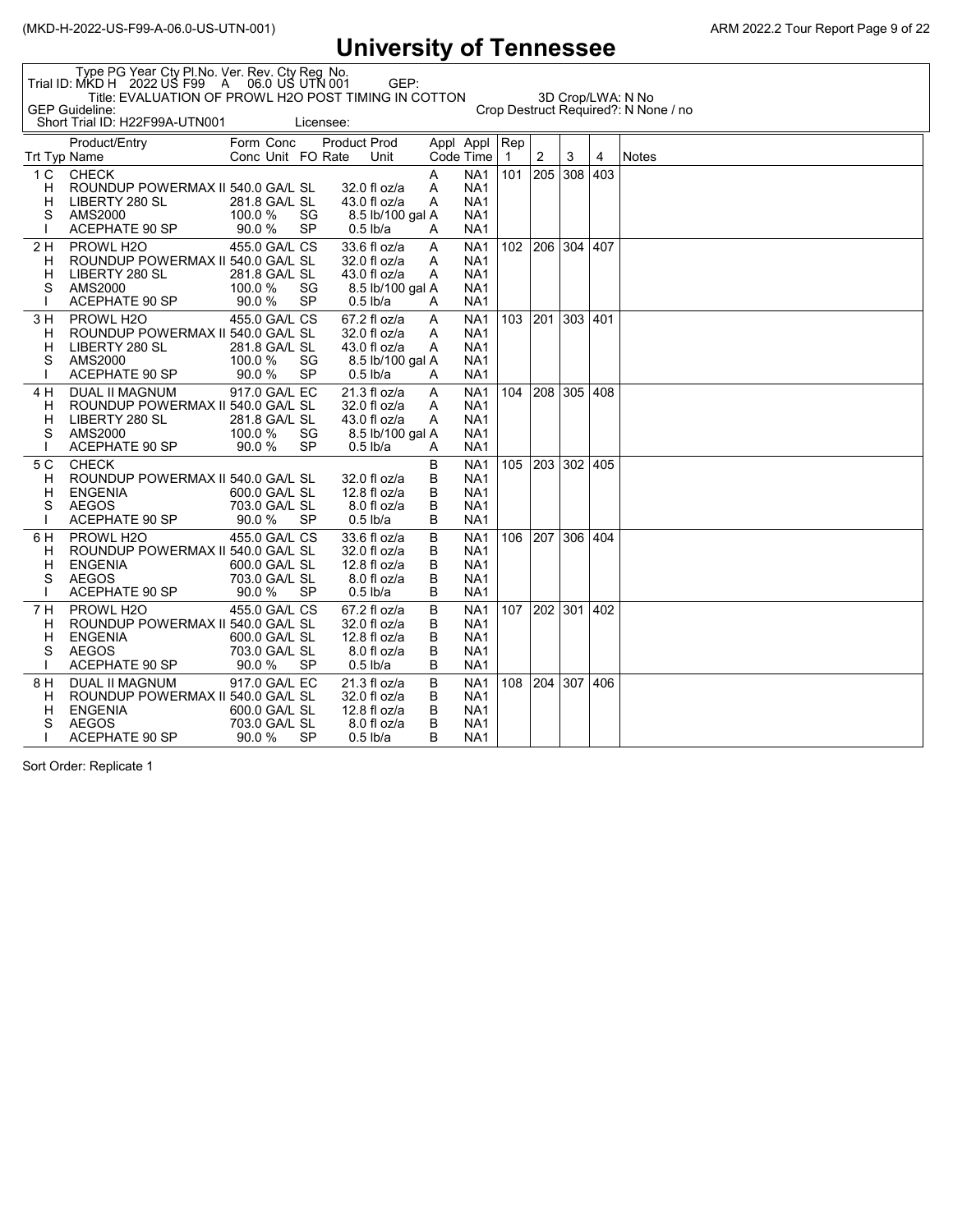(JSUSB) ARM 2022.2 Tour Report Page 10 of 22

**METRIBUZIN RATE TITRATION IN SOYBEANS** Trial ID: SMTZRATES Location: Trial Year: 2022 Protocol ID: SMTZRATES Investigator (Creator):

| Sponsor Contact:                                                                                               |  |
|----------------------------------------------------------------------------------------------------------------|--|
| Trt<br>Rep !<br>Form Form<br>Appl<br>Treatment<br>Form<br>Rate Appl                                            |  |
| Conc Unit<br>Unit<br><b>Timing Code</b><br><b>Type Rate</b><br><b>Notes</b><br>No. Type<br>Name<br>2<br>3<br>4 |  |
| 207<br>414<br>1 CHK CHECK<br>310<br>101                                                                        |  |
| 305<br><b>HANDWEEDED CHECK</b><br>102<br>217<br>409<br>2 CHK                                                   |  |
| 318<br>3 HERB METRICOR DF<br>103<br>205<br>405<br>0.1875 lb ai/a PRE<br>75 %AW/W<br>WG<br>A                    |  |
| 307<br>416<br>4 HERB METRICOR DF<br>210<br>75 %AW/W<br>WG<br>0.2343 lb ai/a PRE<br>104<br>A                    |  |
| 201<br>316<br>412<br>5 HERB METRICOR DF<br>75 %AW/W<br>105<br>WG<br>0.2812 lb ai/a PRE<br>A                    |  |
| 313<br>6 HERB METRICOR DF<br>404<br>75 %AW/W<br>WG<br>0.3282 lb ai/a PRE<br>106<br>211<br>A                    |  |
| 204<br>315<br>408<br>7 HERB METRICOR DF<br>75 %AW/W<br>107<br>WG<br>$0.375$ lb ai/a PRE<br>A                   |  |
| 8 HERB METRICOR DF<br>108<br>$ 312\rangle$<br>413<br>75 %AW/W<br>0.4218 lb ai/a PRE<br>214<br>WG<br>A          |  |
| 216<br>317<br>9 HERB METRICOR DF<br>75 %AW/W<br>109<br>415<br>WG<br>0.4687 lb ai/a PRE<br>A                    |  |
| 10 HERB METRICOR DF<br>203 311<br>418<br>75 %AW/W<br>WG<br>0.5156 lb ai/a PRE<br>110<br>A                      |  |
| 209<br>303<br>11 HERB METRICOR DF<br>75 %AW/W<br>111<br>401<br>WG<br>0.5625 lb ai/a PRE<br>A                   |  |
| 206 302<br>417<br>12 HERB METRICOR DF<br>112<br>75 %AW/W WG<br>0.6093 lb ai/a PRE<br>A                         |  |
| 208<br>$ 314\rangle$<br>13 HERB METRICOR DF<br>75 %AW/W<br>113<br>411<br>WG<br>0.6562 lb ai/a PRE<br>A         |  |
| 215 301<br>14 HERB METRICOR DF<br>75 %AW/W<br>402<br>WG<br>0.7031 lb ai/a PRE<br>114<br>A                      |  |
| 213<br>306<br>15 HERB METRICOR DF<br>115<br>410<br>75 %AW/W WG<br>0.75 lb ai/a PRE<br>A                        |  |
| 308<br>16 HERB SPARTAN 4F<br>4 LBA/GAL SC<br>116<br>202<br>403<br>$0.375$ lb ai/a PRE<br>A                     |  |
| 309<br>17 HERB DUAL MAGNUM (7.62EC) 7.62 LBA/GAL EC<br>218<br>407<br>1.59485 lb ai/a PRE<br>117<br>A           |  |
| 18 CHK CHECK<br>212 304<br>406<br>118                                                                          |  |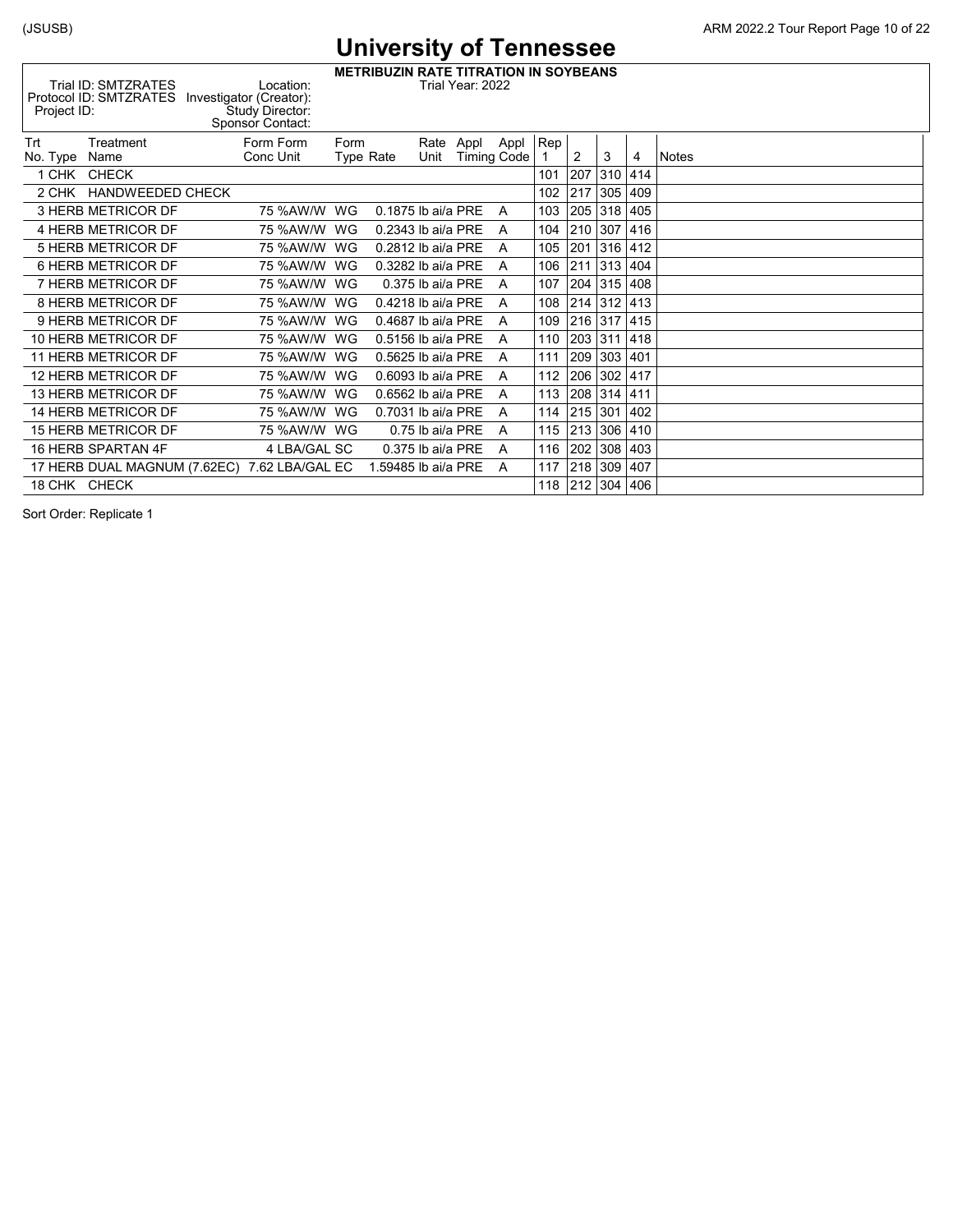|                                  |                                                                                                  |                                                     |                 |                                                         | Sida      |      |     |     |     |     |              |
|----------------------------------|--------------------------------------------------------------------------------------------------|-----------------------------------------------------|-----------------|---------------------------------------------------------|-----------|------|-----|-----|-----|-----|--------------|
| Protocol ID: sida<br>Project ID: | Trial ID: sida<br>Investigator (Creator):<br>Study Director:<br>Sponsor Contact:                 | Location: jackson                                   |                 | Trial Year: 2022                                        |           |      |     |     |     |     |              |
| Trt                              | Treatment                                                                                        | Form Form                                           | Form            |                                                         | Rate Appl | Appl | Rep |     |     |     |              |
| No. Type                         | Name                                                                                             | Conc Unit                                           |                 | Type Rate Unit Timing Code                              |           |      |     | 2   | 3   | 4   | <b>Notes</b> |
|                                  | 1 CHK CHECK                                                                                      |                                                     |                 |                                                         |           |      | 101 | 205 | 303 | 405 |              |
|                                  | 2 HERB BOUNDARY 6.5<br><b>HERB ROUNDUP POWERMAX 3</b><br>-GLYPHOSATE<br><b>HERB ENGENIA</b>      | 6.5 LBA/GAL<br>5.88 LB/GAL<br>5.88<br>5 LBAE/GAL SL | EC<br><b>SL</b> | 32 oz/a PRE<br>30 oz/a POST B<br>30                     |           | A    | 102 | 201 | 306 | 401 |              |
|                                  |                                                                                                  |                                                     |                 | 12.8 oz/a POST B                                        |           |      |     |     |     |     |              |
|                                  | 3 HERB BOUNDARY 6.5<br>HERB ROUNDUP POWERMAX 3 5.88 LB/GAL<br>-GLYPHOSATE                        | 6.5 LBA/GAL<br>5.88                                 | EC<br><b>SL</b> | 32 oz/a PRE<br>30 oz/a POST B<br>30                     |           | A    | 103 | 204 | 305 | 404 |              |
|                                  | <b>HERB ENGENIA</b><br><b>HERB PYTHON</b>                                                        | 5 LBAE/GAL SL<br>0.80 LB/GAL                        | WG              | 12.8 oz/a POST B<br>$0.10$ oz/a POST B                  |           |      |     |     |     |     |              |
|                                  | 4 HERB BOUNDARY 6.5<br>HERB ROUNDUP POWERMAX 3 5.88 LB/GAL<br>-GLYPHOSATE                        | 6.5 LBA/GAL<br>5.88                                 | EC<br><b>SL</b> | 32 oz/a PRE<br>30 oz/a POST B<br>30                     |           | A    | 104 | 202 | 304 | 402 |              |
|                                  | <b>HERB ENGENIA</b><br><b>HERB PYTHON</b>                                                        | 5 LBAE/GAL SL<br>0.80 LB/GAL                        | WG              | 12.8 oz/a POST B<br>0.20 oz/a POST B                    |           |      |     |     |     |     |              |
|                                  | 5 HERB BOUNDARY 6.5<br>HERB ROUNDUP POWERMAX 3 5.88 LB/GAL<br>-GLYPHOSATE<br><b>HERB ENGENIA</b> | 6.5 LBA/GAL<br>5.88<br>5 LBAE/GAL SL                | EC<br>SI.       | 32 oz/a PRE<br>30 oz/a POST B<br>30<br>12.8 oz/a POST B |           | A    | 105 | 206 | 302 | 406 |              |
|                                  | <b>HERB PYTHON</b>                                                                               | 0.80 LB/GAL                                         | WG              | 0.30 oz/a POST B                                        |           |      |     |     |     |     |              |
|                                  | 6 HERB BOUNDARY 6.5<br><b>HERB ROUNDUP POWERMAX 3</b><br>-GLYPHOSATE                             | 6.5 LBA/GAL<br>5.88 LB/GAL<br>5.88                  | EC<br><b>SL</b> | 32 oz/a PRE<br>30 oz/a POST B<br>30                     |           | A    | 106 | 203 | 301 | 403 |              |
|                                  | <b>HERB ENGENIA</b><br><b>HERB CLASSIC</b>                                                       | 5 LBAE/GAL SL<br>25 %AW/W                           | WG              | 12.8 oz/a POST B<br>0.5 oz/a POST B                     |           |      |     |     |     |     |              |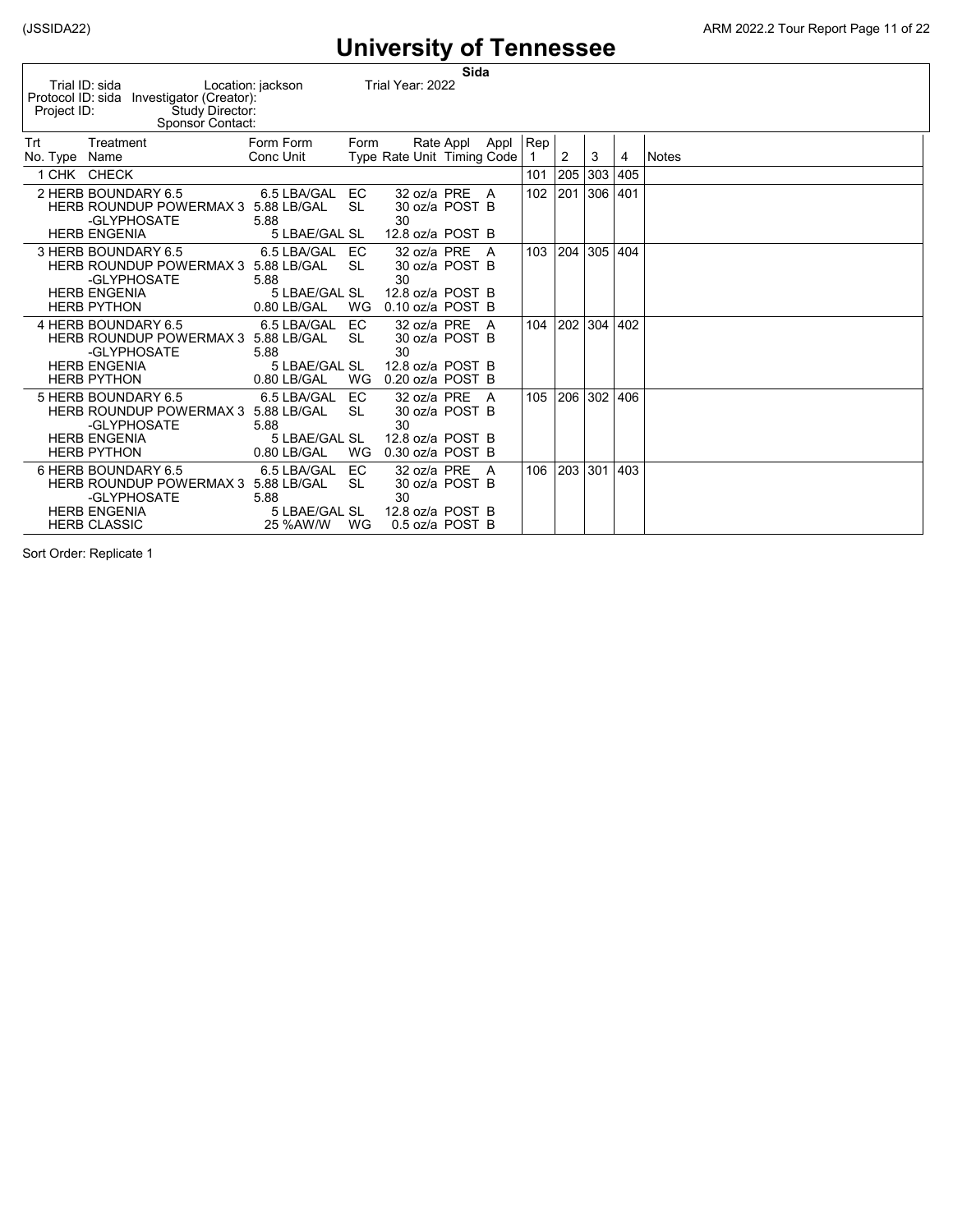| Project ID:   | Trial ID: SIDACT<br>Protocol ID: SIDACT Investigator (Creator): | Study Director:<br>Sponsor Contact: | Location: JACKSON           |           | Trial Year: 2022           | <b>SIDA COTOTN</b> |          |         |     |     |     |              |
|---------------|-----------------------------------------------------------------|-------------------------------------|-----------------------------|-----------|----------------------------|--------------------|----------|---------|-----|-----|-----|--------------|
| Trt           | Treatment                                                       |                                     | Form Form                   | Form      |                            | Rate Appl          | Appl     | $ $ Rep |     |     |     |              |
| No. Type Name |                                                                 |                                     | Conc Unit                   |           | Type Rate Unit Timing Code |                    |          |         | 2   | 3   | 4   | <b>Notes</b> |
|               | 1 CHK CHECK                                                     |                                     |                             |           |                            |                    |          | 101     | 203 | 301 | 403 |              |
|               | 2 HERB COTORAN 4L                                               |                                     | 4 LBA/GAL F                 |           | 24 oz/a PRE                |                    | A        | 102     | 204 | 302 | 405 |              |
|               | <b>HERB CAPAROL 4L</b>                                          |                                     | 4 LBA/GAL F                 |           | 24 oz/a PRE                |                    | <b>A</b> |         |     |     |     |              |
|               | HERB ROUNDUP POWERMAX 3 5.88 LB/GAL SL                          |                                     |                             |           | 30 oz/a POST B             |                    |          |         |     |     |     |              |
|               | -GLYPHOSATE                                                     |                                     | 5.88                        |           | 30                         |                    |          |         |     |     |     |              |
|               | <b>HERB ENGENIA</b>                                             |                                     | 5 LBAE/GAL SL               |           | 12.8 oz/a POST B           |                    |          |         |     |     |     |              |
|               | 3 HERB COTORAN 4L                                               |                                     | 4 LBA/GAL F                 |           | 24 oz/a PRE                |                    | A        | 103     | 201 | 303 | 402 |              |
|               | <b>HERB STAPLE LX</b>                                           |                                     | 3.2 LB/GAL                  |           |                            | 3 oz/a PRE A       |          |         |     |     |     |              |
|               | <b>HERB ROUNDUP POWERMAX 3</b><br>-GLYPHOSATE                   |                                     | 5.88 LB/GAL<br>5.88         | <b>SL</b> | 30 oz/a POST B<br>30       |                    |          |         |     |     |     |              |
|               | <b>HERB ENGENIA</b>                                             |                                     | 5 LBAE/GAL SL               |           | 12.8 oz/a POST B           |                    |          |         |     |     |     |              |
|               | 4 HERB COTORAN 4L                                               |                                     | 4 LBA/GAL F                 |           | 24 oz/a PRE                |                    | <b>A</b> | 104     | 205 | 304 | 401 |              |
|               | <b>HERB CAPAROL 4L</b>                                          |                                     | 4 LBA/GAL F                 |           | 24 oz/a PRE                |                    | <b>A</b> |         |     |     |     |              |
|               | <b>HERB ROUNDUP POWERMAX 3</b>                                  |                                     | 5.88 LB/GAL                 | <b>SL</b> | 30 oz/a POST B             |                    |          |         |     |     |     |              |
|               | -GLYPHOSATE                                                     |                                     | 5.88                        |           | 30                         |                    |          |         |     |     |     |              |
|               | <b>HERB ENGENIA</b>                                             |                                     | 5 LBAE/GAL SL               |           | 12.8 $oz/a$ POST B         |                    |          |         |     |     |     |              |
|               | <b>HERB STAPLE LX</b>                                           |                                     | 3.2 LB/GAL                  |           |                            | 3 oz/a POST B      |          |         |     |     |     |              |
|               | 5 HERB COTORAN 4L                                               |                                     | 4 LBA/GAL                   | F         | 24 oz/a PRE                |                    | A        | 105     | 202 | 305 | 404 |              |
|               | <b>HERB STAPLE LX</b>                                           |                                     | 3.2 LB/GAL                  |           | 3 oz/a PRE                 |                    | A        |         |     |     |     |              |
|               | HERB ROUNDUP POWERMAX 3 5.88 LB/GAL                             |                                     |                             | <b>SL</b> | 30 oz/a POST B             |                    |          |         |     |     |     |              |
|               | -GLYPHOSATE                                                     |                                     | 5.88                        |           | 30                         |                    |          |         |     |     |     |              |
|               | <b>HERB ENGENIA</b><br><b>HERB STAPLE LX</b>                    |                                     | 5 LBAE/GAL SL<br>3.2 LB/GAL |           | 12.8 oz/a POST B           | 3 oz/a POST B      |          |         |     |     |     |              |
|               |                                                                 |                                     |                             |           |                            |                    |          |         |     |     |     |              |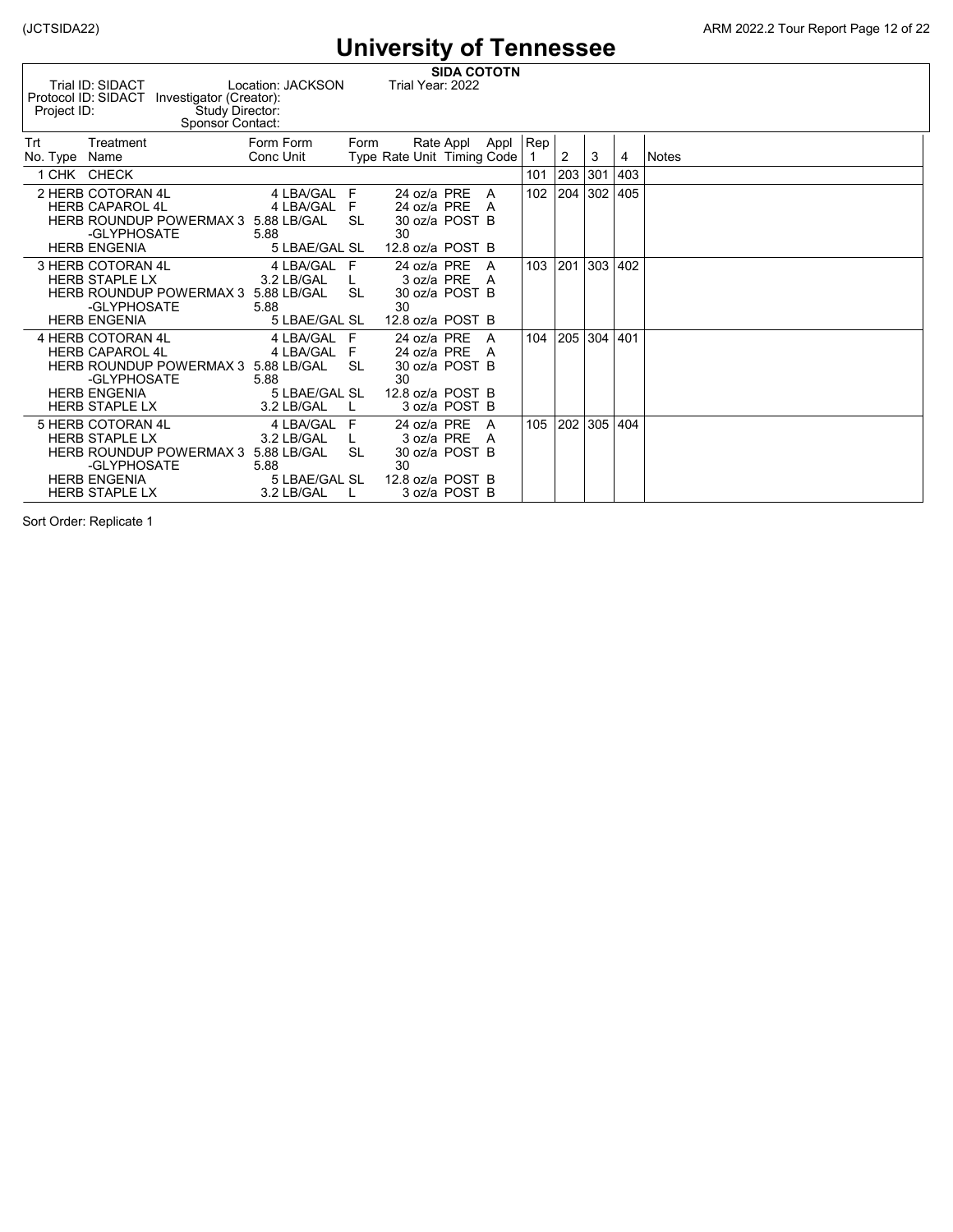|                                   |           | Trial Name:                  |
|-----------------------------------|-----------|------------------------------|
| Discipline: HERBICIDE             | DED#: K1A | Main Chem: 2.4-D             |
| Trial Category: EFFICACY/CROP TOL |           | Prod. Dev. Stage: COMMERCIAL |
| Trial Type: NATURAL-COM           |           | Site Type: CROPS, OILSEED    |
| Plan Year: 2022                   |           | Country: UNITED STATES       |
|                                   |           |                              |

Protocol No.: NA22K1A005H Trial ID: NA22K1A005H 2022 Trial Name: Trial Type: NATURAL-COM Site Type: CROPS,OILSEED

Title: University Enlist Weed Control System Endorsement Demo-Pre fb POST

Business Unit: US NORTHERN CROPS ARM License Holder:

| Trt Appl Treatment<br>Num Code Name |                                                | Form Conc Form             |               |    | Rate<br>Conc Unit Type Rate Unit | Appl<br>Timing | Rep<br>$\mathbf{1}$ | 2               | 3 | 4   | <b>Notes</b> |
|-------------------------------------|------------------------------------------------|----------------------------|---------------|----|----------------------------------|----------------|---------------------|-----------------|---|-----|--------------|
|                                     |                                                |                            |               |    |                                  |                |                     |                 |   |     |              |
| 1 A                                 | <b>OUTLOOK</b>                                 |                            | 720 g ai/l EC |    | 673 g ai/ha PRE                  |                | 101                 | 207 301         |   | 402 |              |
| B                                   | -dimethenamid<br><b>Enlist One</b>             | 720                        | 456 g ae/l SL |    | 673<br>1070 g ae/ha 4" WEEDS     |                |                     |                 |   |     |              |
|                                     | -2,4-D choline salt                            | 456                        |               |    | 1070                             |                |                     |                 |   |     |              |
| B                                   | <b>LIBERTY</b>                                 | 255.92 g ae/l SL           |               |    | 600 g ae/ha 4" WEEDS             |                |                     |                 |   |     |              |
|                                     | -glufosinate-ammonium 255.92                   |                            |               |    | 600                              |                |                     |                 |   |     |              |
| B                                   | EverpreX                                       | 913.07 g ai/l EC           |               |    | 1070 g ai/ha 4" WEEDS            |                |                     |                 |   |     |              |
|                                     | -S-Metolachlor                                 | 913.07                     |               |    | 1070                             |                |                     |                 |   |     |              |
| B                                   | AMSOL                                          |                            |               | L. | 2.5 % v/v 4" WEEDS               |                |                     |                 |   |     |              |
| 2 A                                 | <b>OUTLOOK</b>                                 |                            | 720 g ai/l EC |    | 673 g ai/ha PRE                  |                |                     | 102 202 303 403 |   |     |              |
|                                     | -dimethenamid                                  | 720                        |               |    | 673                              |                |                     |                 |   |     |              |
| B                                   | <b>Enlist One</b>                              |                            | 456 g ae/l SL |    | 1070 g ae/ha 4" WEEDS            |                |                     |                 |   |     |              |
|                                     | -2,4-D choline salt                            | 456                        |               |    | 1070                             |                |                     |                 |   |     |              |
| в                                   | Roundup PowerMAX 3                             |                            | 575 g ae/l SL |    | 1120 g ae/ha 4" WEEDS            |                |                     |                 |   |     |              |
|                                     | -glyphosate-potassium                          | 575                        |               |    | 1120                             |                |                     |                 |   |     |              |
| в                                   | EverpreX<br>-S-Metolachlor                     | 913.07 g ai/l EC<br>913.07 |               |    | 1070 g ai/ha 4" WEEDS<br>1070    |                |                     |                 |   |     |              |
| В                                   | AMSOL                                          |                            |               | L. | 2.5 % v/v                        | 4" WEEDS       |                     |                 |   |     |              |
|                                     |                                                |                            |               |    |                                  |                |                     |                 |   |     |              |
| 3 A                                 | <b>OUTLOOK</b><br>-dimethenamid                | 720                        | 720 g ai/l EC |    | 673 g ai/ha PRE<br>673           |                | 103                 | 206 307 405     |   |     |              |
| в                                   | Enlist One                                     |                            | 456 g ae/l SL |    | 1070 g ae/ha 4" WEEDS            |                |                     |                 |   |     |              |
|                                     | -2,4-D choline salt                            | 456                        |               |    | 1070                             |                |                     |                 |   |     |              |
| B                                   | <b>LIBERTY</b>                                 | 255.92 g ae/l SL           |               |    | 600 g ae/ha 4" WEEDS             |                |                     |                 |   |     |              |
|                                     | -glufosinate-ammonium 255.92                   |                            |               |    | 600                              |                |                     |                 |   |     |              |
| B                                   | EverpreX                                       | 913.07 g ai/l EC           |               |    | 1070 g ai/ha 4" WEEDS            |                |                     |                 |   |     |              |
|                                     | -S-Metolachlor                                 | 913.07                     |               |    | 1070                             |                |                     |                 |   |     |              |
| B                                   | AMSOL                                          |                            |               | L  | 2.5 % v/v 4" WEEDS               |                |                     |                 |   |     |              |
| С                                   | Enlist One                                     |                            | 456 g ae/l SL |    | 1070 g ae/ha 15DAAB              |                |                     |                 |   |     |              |
|                                     | -2.4-D choline salt                            | 456                        |               |    | 1070                             |                |                     |                 |   |     |              |
| С                                   | <b>LIBERTY</b><br>-glufosinate-ammonium 255.92 | 255.92 g ae/l SL           |               |    | 600 g ae/ha 15DAAB<br>600        |                |                     |                 |   |     |              |
| С                                   | AMSOL                                          |                            |               | L  | 2.5 % v/v                        | 15DAAB         |                     |                 |   |     |              |
| 4 A                                 | <b>OUTLOOK</b>                                 |                            | 720 g ai/l EC |    | 673 g ai/ha PRE                  |                | 104                 | 204 304         |   | 404 |              |
|                                     | -dimethenamid                                  | 720                        |               |    | 673                              |                |                     |                 |   |     |              |
| В                                   | Enlist One                                     |                            | 456 g ae/l SL |    | 1070 g ae/ha 4" WEEDS            |                |                     |                 |   |     |              |
|                                     | -2,4-D choline salt                            | 456                        |               |    | 1070                             |                |                     |                 |   |     |              |
| B                                   | Roundup PowerMAX 3                             |                            | 575 g ae/l SL |    | 1120 g ae/ha 4" WEEDS            |                |                     |                 |   |     |              |
| B                                   | -glyphosate-potassium<br>EverpreX              | 575<br>913.07 g ai/l EC    |               |    | 1120<br>1070 g ai/ha 4" WEEDS    |                |                     |                 |   |     |              |
|                                     | -S-Metolachlor                                 | 913.07                     |               |    | 1070                             |                |                     |                 |   |     |              |
| B                                   | AMSOL                                          |                            |               | L. | 2.5 % v/v 4" WEEDS               |                |                     |                 |   |     |              |
| C                                   | Enlist One                                     |                            | 456 g ae/l SL |    | 1070 g ae/ha 15DAAB              |                |                     |                 |   |     |              |
|                                     | -2.4-D choline salt                            | 456                        |               |    | 1070                             |                |                     |                 |   |     |              |
| С                                   | <b>LIBERTY</b>                                 | 255.92 g ae/l SL           |               |    | 600 g ae/ha 15DAAB               |                |                     |                 |   |     |              |
|                                     | -glufosinate-ammonium 255.92                   |                            |               |    | 600                              |                |                     |                 |   |     |              |
| С                                   | AMSOL                                          |                            |               | L  | $2.5 %$ V/v                      | 15DAAB         |                     |                 |   |     |              |
| 5 A                                 | <b>OUTLOOK</b>                                 |                            | 720 g ai/l EC |    | 673 g ai/ha PRE                  |                | 105                 | 205   306   407 |   |     |              |
| В                                   | -dimethenamid<br><b>Enlist One</b>             | 720                        | 456 g ae/l SL |    | 673<br>1070 g ae/ha 4" WEEDS     |                |                     |                 |   |     |              |
|                                     | -2,4-D choline salt                            | 456                        |               |    | 1070                             |                |                     |                 |   |     |              |
| B                                   | <b>LIBERTY</b>                                 | 255.92 g ae/l SL           |               |    | 600 g ae/ha 4" WEEDS             |                |                     |                 |   |     |              |
|                                     | -glufosinate-ammonium 255.92                   |                            |               |    | 600                              |                |                     |                 |   |     |              |
| В                                   | EverpreX                                       | 913.07 g ai/l EC           |               |    | 1070 g ai/ha 4" WEEDS            |                |                     |                 |   |     |              |
|                                     | -S-Metolachlor                                 | 913.07                     |               |    | 1070                             |                |                     |                 |   |     |              |
| B                                   | <b>AMSOL</b>                                   |                            |               | L. | 2.5 % v/v 4" WEEDS               |                |                     |                 |   |     |              |
| C                                   | <b>Enlist One</b>                              |                            | 456 g ae/l SL |    | 1070 g ae/ha 15DAAB              |                |                     |                 |   |     |              |
|                                     | -2,4-D choline salt                            | 456                        |               |    | 1070                             |                |                     |                 |   |     |              |
| С                                   | Roundup PowerMAX 3                             |                            | 575 g ae/l SL |    | 1120 g ae/ha 15DAAB              |                |                     |                 |   |     |              |
| C                                   | -glyphosate-potassium<br>AMSOL                 | 575                        |               | L. | 1120<br>2.5 % v/v                | 15DAAB         |                     |                 |   |     |              |
|                                     |                                                |                            |               |    |                                  |                |                     |                 |   |     |              |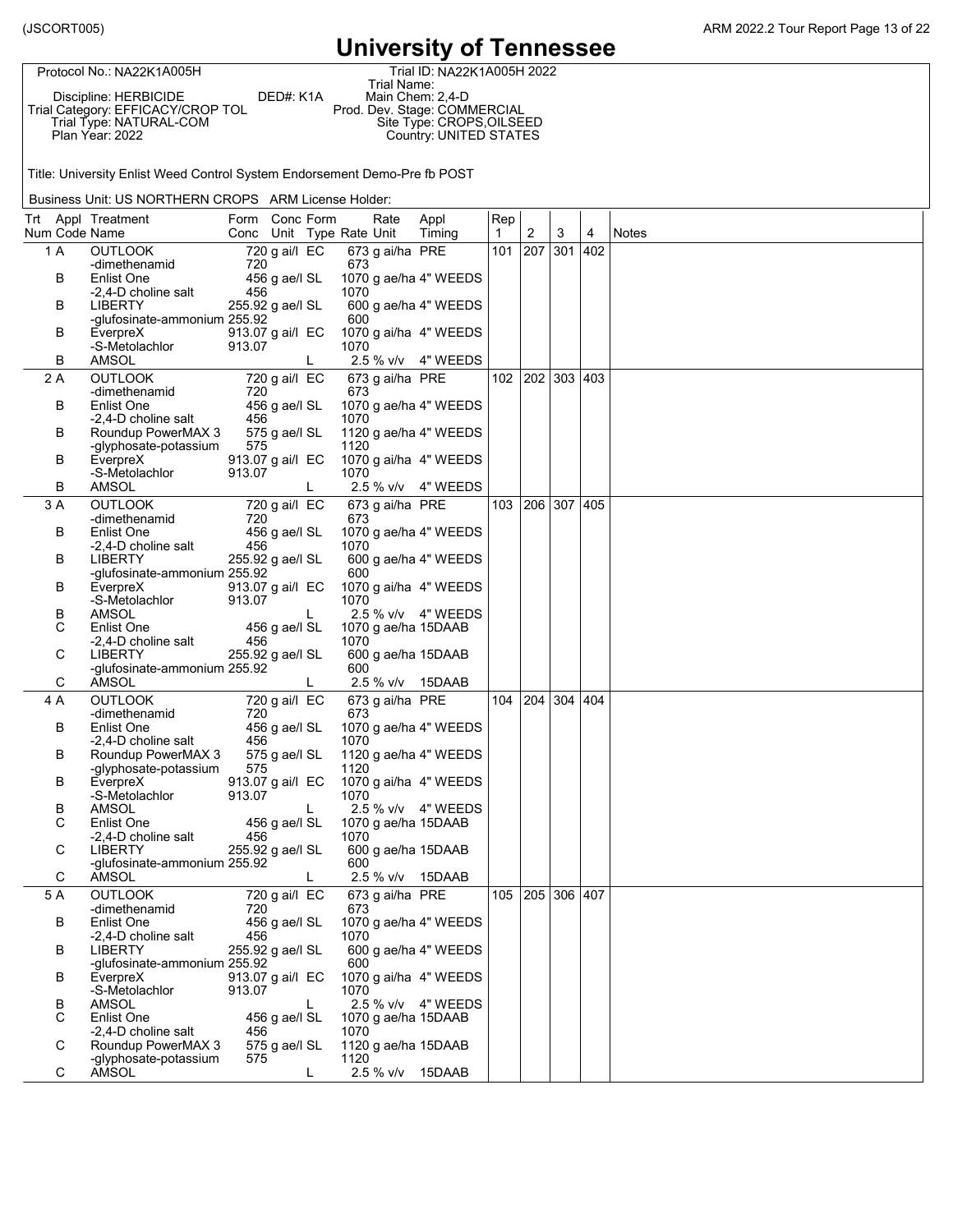Г

#### **University of Tennessee**

| PTULUCULINU INAZZNI AUUJU         |           | THAI ID. NAZZN IAUUJH ZU     |
|-----------------------------------|-----------|------------------------------|
|                                   |           | Trial Name:                  |
| Discipline: HERBICIDE             | DED#: K1A | Main Chem: 2.4-D             |
| Trial Category: EFFICACY/CROP TOL |           | Prod. Dev. Stage: COMMERCIAL |
| Trial Type: NATURAL-COM           |           | Site Type: CROPS, OILSEED    |
| Plan Year: 2022                   |           | Country: UNITED STATES       |
|                                   |           |                              |

Protocol No.: NA22K1A005H Trial ID: NA22K1A005H 2022 Trial Name:

Title: University Enlist Weed Control System Endorsement Demo-Pre fb POST

Business Unit: US NORTHERN CROPS ARM License Holder:

| Num Code Name | Trt Appl Treatment                          | Form Conc Form             |               | Rate<br>Conc Unit Type Rate Unit | Appl<br>Timing        | Rep | ົ               | 3         | 4 | <b>Notes</b> |
|---------------|---------------------------------------------|----------------------------|---------------|----------------------------------|-----------------------|-----|-----------------|-----------|---|--------------|
| 6 A           | <b>OUTLOOK</b><br>-dimethenamid             | 720                        | 720 g ai/l EC | 673 g ai/ha PRE<br>673           |                       |     | 106 203 302 406 |           |   |              |
| В             | Roundup PowerMAX 3<br>-glyphosate-potassium | 575                        | 575 g ae/l SL | 1120                             | 1120 g ae/ha 4" WEEDS |     |                 |           |   |              |
| в             | LIBERTY<br>-glufosinate-ammonium 255.92     | 255.92 g ae/l SL           |               | 600                              | 600 g ae/ha 4" WEEDS  |     |                 |           |   |              |
| в             | EverpreX<br>-S-Metolachlor                  | 913.07 g ai/l EC<br>913.07 |               | 1070                             | 1070 g ai/ha 4" WEEDS |     |                 |           |   |              |
| B             | AMSOL                                       |                            |               | $2.5 \%$ v/v                     | 4" WEEDS              |     |                 |           |   |              |
|               | 7 ABC UNTREATED                             |                            |               |                                  |                       | 107 | 201             | 305   401 |   |              |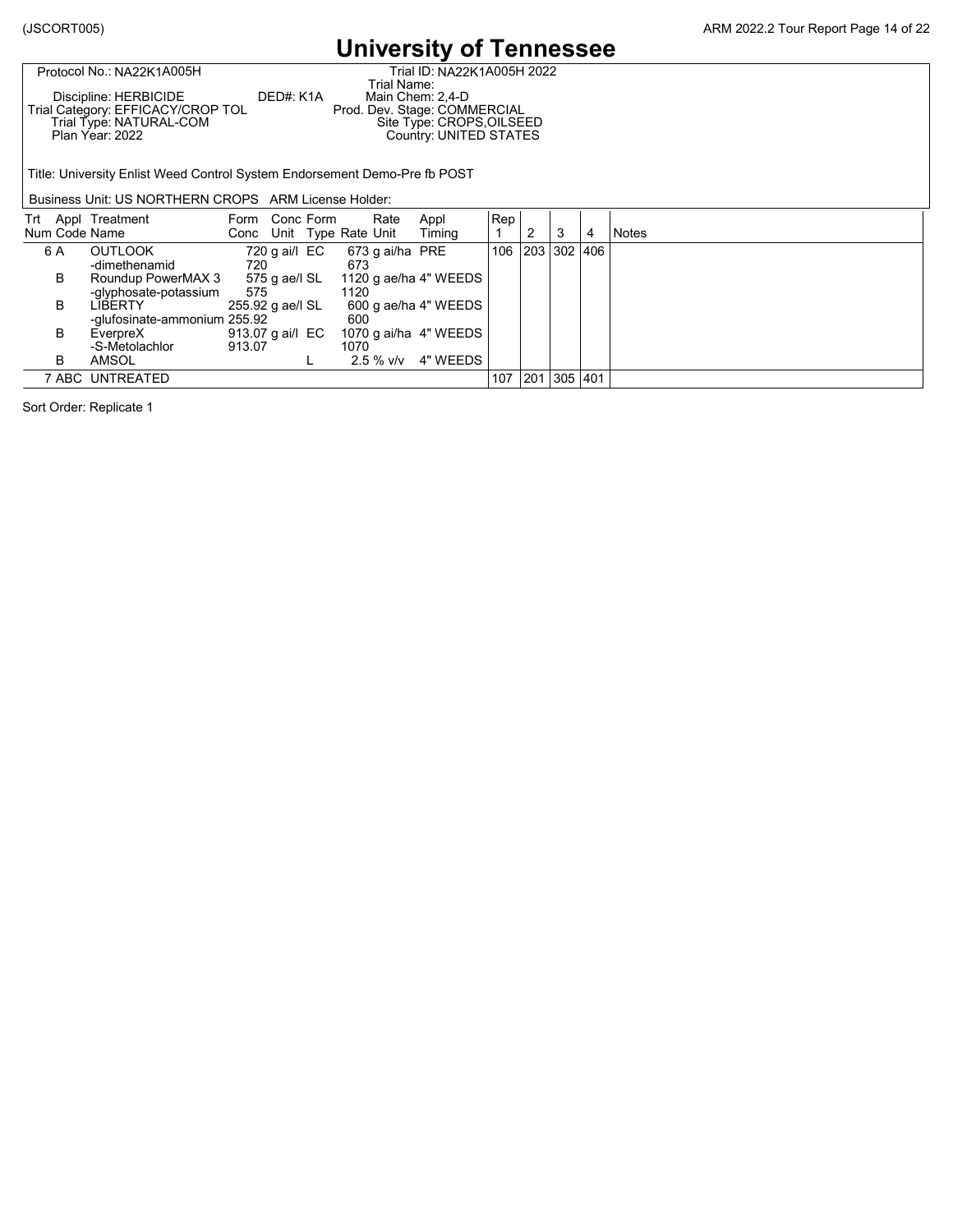(JSVALENTLL) ARM 2022.2 Tour Report Page 15 of 22

**ENLIST AND LL CROPPING SYSTEMS**<br>Trial Year: 2022 Location: JACKSON Trial Year: 2022

| Trial ID: VALENT 22<br>Protocol ID: VALENT<br>Project ID:                                        | Location: JACKSON<br>Investigator (Creator):<br>Study Director:<br>Sponsor Contact: |                              | Trial Year: 2022                 |                                                             |        |     |     |             |     |              |
|--------------------------------------------------------------------------------------------------|-------------------------------------------------------------------------------------|------------------------------|----------------------------------|-------------------------------------------------------------|--------|-----|-----|-------------|-----|--------------|
| <b>Trt</b><br>Treatment<br>No. Type<br>Name                                                      | Form Form<br>Conc Unit                                                              | Form                         | Rate<br><b>Type Rate Unit</b>    | Appl Appl<br><b>Timing Code</b>                             |        | Rep | 2   | 3           | 4   | <b>Notes</b> |
| 1 CHK CHECK                                                                                      |                                                                                     |                              |                                  |                                                             |        | 101 | 202 | 303         | 402 |              |
| 2 HERB ENLIST ONE<br>HERB ROUNDUP POWERMAX 3 5.88 LB/GAL<br>-GLYPHOSATE<br><b>HERB FIERCE EZ</b> | 3.8 LBAE/GAL SL<br>5.88<br>3.04 LB/GAL                                              | SL<br><b>SC</b>              | 1 pt/a<br>1 $qt/a$<br>6 oz/a     | PRE A<br><b>PRE</b><br><b>PRE</b>                           | A<br>A | 102 | 204 | 301         | 403 |              |
| <b>INDUCE</b><br>ADJ                                                                             | $100 \%$                                                                            | <b>SF</b>                    | 0.25 % v/v                       | PRE A                                                       |        |     |     |             |     |              |
| <b>HERB ENLIST ONE</b><br>HERB ROUNDUP POWERMAX 3 5.88 LB/GAL<br>-GLYPHOSATE                     | 3.8 LBAE/GAL SL<br>5.88                                                             | <b>SL</b>                    | 1 pt/a<br>1 qt/a                 | POST <sub>B</sub><br>POST <sub>B</sub>                      |        |     |     |             |     |              |
| <b>HERB PERPETUO</b><br><b>HERB SELECT MAX</b><br><b>FERT AMS</b>                                | 2.3 LB/GAL<br>0.97 LB/GAL                                                           | <b>SC</b><br>EC<br>SG        | 6 oz/a<br>9 oz/a<br>$1.5$ lb/a   | POST <sub>B</sub><br>POST <sub>B</sub><br>POST <sub>B</sub> |        |     |     |             |     |              |
| <b>ADJ</b><br><b>INDUCE</b>                                                                      | 100 %                                                                               | <b>SF</b>                    | $0.25 \%$ v/v                    | POST <sub>B</sub>                                           |        |     |     |             |     |              |
| <b>3 HERB ENLIST ONE</b><br>HERB ROUNDUP POWERMAX 3 5.88 LB/GAL<br>-GLYPHOSATE                   | 3.8 LBAE/GAL SL<br>5.88                                                             | SL                           | 1 pt/a<br>1 qt/a                 | PRE A<br><b>PRE</b>                                         | A      | 103 |     | 205 302     | 404 |              |
| <b>HERB FIRSTRATE</b><br>ADJ INDUCE                                                              | 84 %<br>100 %                                                                       | WG<br><b>SF</b>              | 0.6 oz wt/a PRE<br>$0.25 \%$ v/v | PRE A                                                       | A      |     |     |             |     |              |
| <b>HERB ENLIST ONE</b><br>HERB ROUNDUP POWERMAX 3 5.88 LB/GAL<br>-GLYPHOSATE                     | 3.8 LBAE/GAL SL<br>5.88                                                             | <b>SL</b>                    | 1 $pt/a$<br>1 $qt/a$             | POST B<br>POST <sub>B</sub>                                 |        |     |     |             |     |              |
| <b>HERB PERPETUO</b><br><b>HERB SELECT MAX</b><br><b>FERT AMS</b>                                | 2.3 LB/GAL<br>0.97 LB/GAL                                                           | SC<br>EC<br>SG               | 6 oz/a<br>9 oz/a<br>3 lb/a       | POST <sub>B</sub><br>POST <sub>B</sub><br>POST <sub>B</sub> |        |     |     |             |     |              |
| <b>INDUCE</b><br><b>ADJ</b>                                                                      | 100 %                                                                               | <b>SF</b>                    | $0.25 \%$ v/v                    | POST <sub>B</sub>                                           |        |     |     |             |     |              |
| 4 HERB FIERCE EZ<br><b>HERB SCOUT</b><br><b>HERB PERPETUO</b>                                    | 3.04 LB/GAL<br>2.3 LB/GAL                                                           | <b>SC</b><br>SL<br><b>SC</b> | 6 oz/a<br>32 oz/a<br>6 oz/a      | PRE A<br>POST <sub>B</sub><br>POST <sub>B</sub>             |        | 104 | 201 | 305         | 401 |              |
| <b>HERB SELECT MAX</b><br><b>FERT AMS</b>                                                        | 0.97 LB/GAL                                                                         | EC<br>SG                     | 9 oz/a<br>3 lb/a                 | POST <sub>B</sub><br>POST <sub>B</sub>                      |        |     |     |             |     |              |
| <b>INDUCE</b><br>ADJ                                                                             | 100 %                                                                               | <b>SF</b>                    | $0.25 \%$ v/v                    | POST <sub>B</sub>                                           |        |     |     |             |     |              |
| <b>5 HERB FIERCE MTZ</b><br><b>HERB SCOUT</b>                                                    | 2.64 LB/GAL                                                                         | <b>SC</b><br><b>SL</b>       | 16 oz/a<br>32 oz/a               | PRE A<br>POST <sub>B</sub>                                  |        | 105 |     | 203 304 405 |     |              |
| <b>HERB PERPETUO</b>                                                                             | 2.3 LB/GAL                                                                          | <b>SC</b>                    | 6 oz/a                           | POST <sub>B</sub>                                           |        |     |     |             |     |              |
| <b>HERB SELECT MAX</b><br><b>FERT AMS</b>                                                        | 0.97 LB/GAL                                                                         | EC<br>SG                     | 9 oz/a<br>3 lb/a                 | POST <sub>B</sub><br>POST <sub>B</sub>                      |        |     |     |             |     |              |
| <b>INDUCE</b><br>ADJ                                                                             | 100 %                                                                               | <b>SF</b>                    | 0.25 % v/v                       | POST <sub>B</sub>                                           |        |     |     |             |     |              |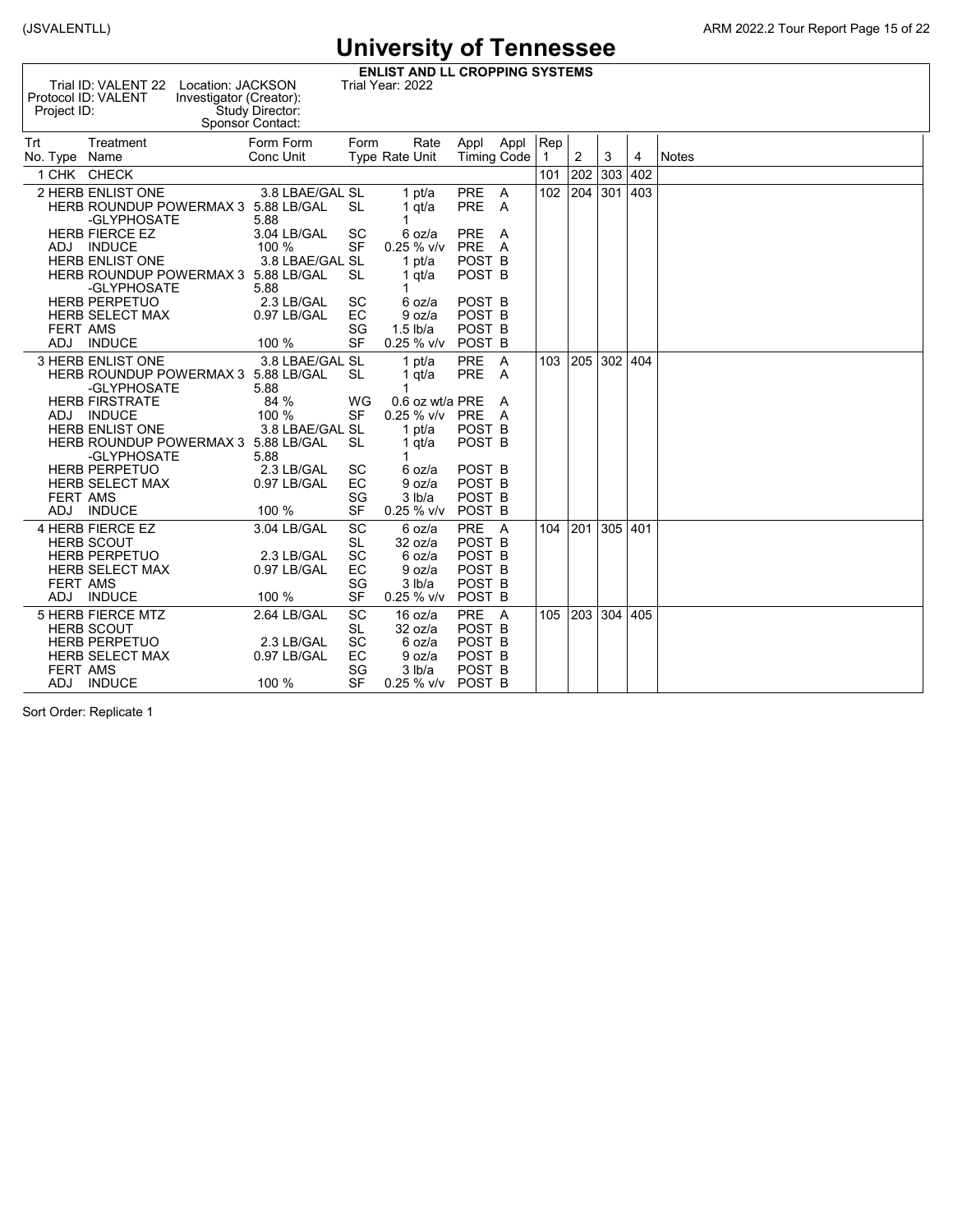| Protocol ID:<br>Project ID: | Trial ID: AMVAC ENVOKE                                                                         | Study Director:<br>Sponsor Contact:                        | Location:       | Investigator (Creator)                                      |      |                            | Trial Year: 2022 |                     |             |         |     | Envoke and tank mix combinations with Enlist one and Enlist Duo applied over the top of cotton |
|-----------------------------|------------------------------------------------------------------------------------------------|------------------------------------------------------------|-----------------|-------------------------------------------------------------|------|----------------------------|------------------|---------------------|-------------|---------|-----|------------------------------------------------------------------------------------------------|
| Trt<br>No. Type             | Treatment<br>Name                                                                              | Form Form<br>Conc Unit                                     | Form            | Type Rate Unit                                              | Rate | Appl<br><b>Timing Code</b> | Appl             | Rep<br>$\mathbf{1}$ | 2           | 3       | 4   | <b>Notes</b>                                                                                   |
| 1 HERB Envoke<br>ADJ        | <b>NIS</b>                                                                                     | 75 %AW/W<br>100 %                                          | SL              | WG 0.075 oz wt/a POST A                                     |      | 0.25 % v/v POST A          |                  | 101                 | 202         | 307     | 403 |                                                                                                |
| 2 HERB Envoke<br>ADJ        | <b>NIS</b>                                                                                     | 75 %AW/W<br>100 %                                          | WG<br><b>SL</b> | 0.125 oz wt/a POST A                                        |      | 0.25 % v/v POST A          |                  | 102                 | 205 306     |         | 401 |                                                                                                |
| 3 HERB Envoke               | <b>HERB Roundup PowerMax 3</b>                                                                 | 75 %<br>4.8 LBAE/GAL SL                                    | WG              | 0.075 oz wt/a POST A<br>30 oz/a                             |      | POST A                     |                  | 103                 | 201         | 309 410 |     |                                                                                                |
| 4 HERB Envoke               | <b>HERB Roundup PowerMax 3</b>                                                                 | 75 %<br>4.8 LBAE/GAL SL                                    | WG              | 0.125 oz wt/a POST A<br>30 oz/a                             |      | POST A                     |                  | 104                 | 206 301 402 |         |     |                                                                                                |
| 5 HERB Envoke               | <b>HERB Liberty</b>                                                                            | 75 %AW/W<br>2.34 LBA/GAL                                   | <b>SL</b>       | WG 0.075 oz wt/a POST A<br>32 oz/a                          |      | POST A                     |                  | 105                 | 207         | 303 405 |     |                                                                                                |
| 6 HERB Envoke               | <b>HERB Liberty</b>                                                                            | 75 %AW/W<br>2.34 LBA/GAL                                   | WG<br><b>SL</b> | 0.125 oz wt/a POST A<br>32 oz/a                             |      | POST A                     |                  | 106                 | 209 310 411 |         |     |                                                                                                |
|                             | 7 HERB Enlist One<br><b>HERB Roundup PowerMax 3</b>                                            | 3.8%<br>4.8 LBAE/GAL SL                                    | S               | 32 oz/a<br>30 oz/a                                          |      | POST A<br>POST A           |                  | 107                 | 210 304 406 |         |     |                                                                                                |
| 8 HERB Envoke               | <b>HERB Enlist One</b><br><b>HERB Roundup PowerMax 3</b>                                       | 75 %<br>3.8%<br>4.8 LBAE/GAL SL                            | WG<br>S         | 0.125 oz wt/a POST A<br>32 oz/a<br>30 oz/a                  |      | POST A<br>POST A           |                  | 108                 | 211 308     |         | 404 |                                                                                                |
| 9 HERB Envoke               | <b>HERB Enlist One</b><br>HERB Roundup PowerMax 3<br><b>HERB Dual Magnum</b><br>-S-METOLACHLOR | 75 %<br>3.8%<br>4.8 LBAE/GAL SL<br>7.62 LBA/GAL EC<br>7.62 | WG<br>S         | 0.075 oz wt/a POST A<br>32 oz/a<br>30 oz/a<br>16 oz/a<br>16 |      | POST A<br>POST A<br>POST A |                  | 109                 | 203 302     |         | 407 |                                                                                                |
| 10 HERB Envoke              | <b>HERB Enlist One</b><br>HERB Roundup PowerMax 3<br><b>HERB Warrant</b>                       | 75 %<br>3.8%<br>4.8 LBAE/GAL SL<br>3 LBA/GAL L             | WG<br>S         | 0.075 oz wt/a POST A<br>32 oz/a<br>30 oz/a<br>64 oz/a       |      | POST A<br>POST A<br>POST A |                  | 110                 | 208 311     |         | 409 |                                                                                                |
| 11 CHK NTC                  |                                                                                                |                                                            |                 |                                                             |      |                            |                  | 111                 | 204 305 408 |         |     |                                                                                                |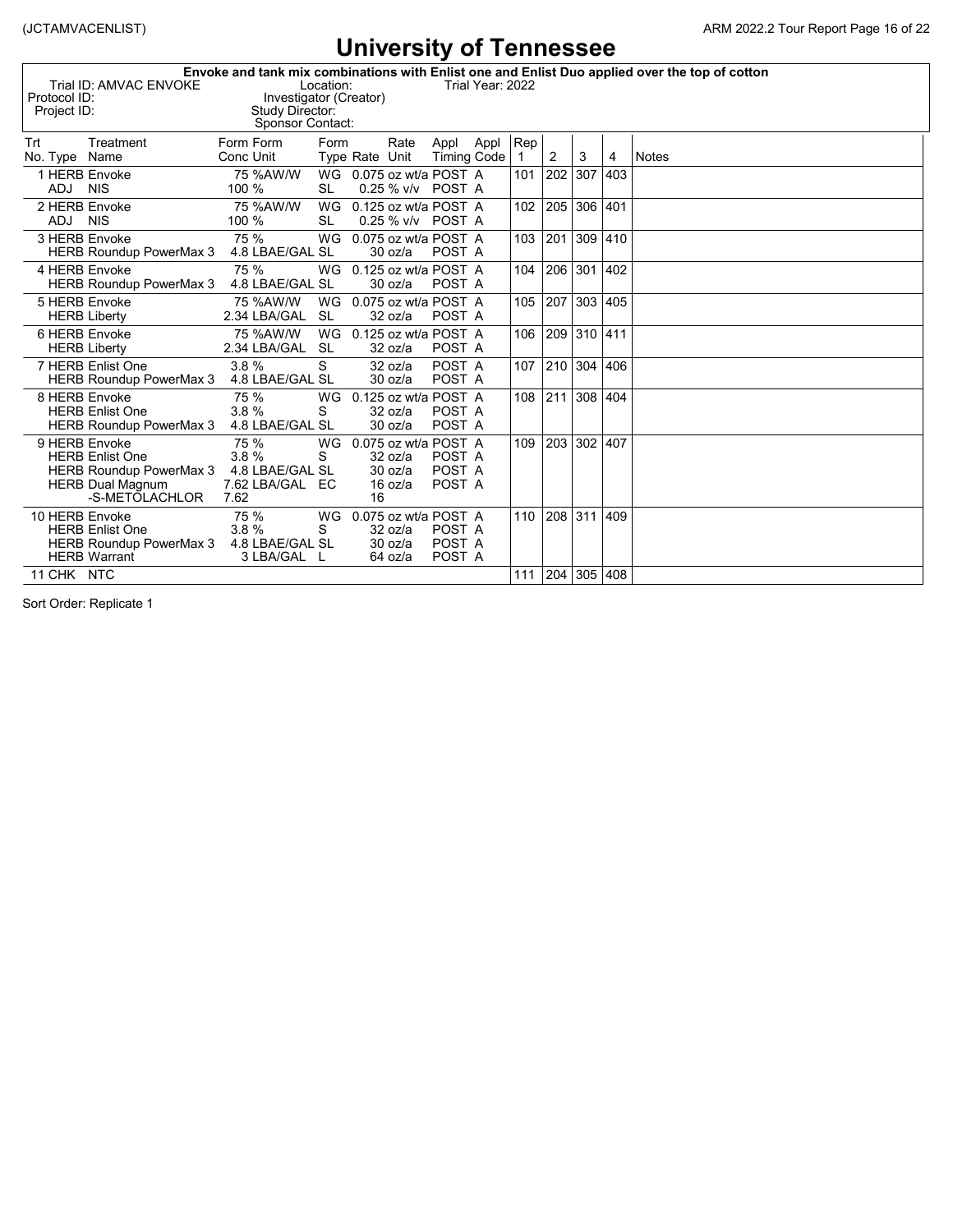| Project ID:          | Trial ID: SYNCORN22<br>Protocol ID: SYNCORN22                                                                                      | Location: JACKSON<br>Investigator (Creator):<br>Study Director:<br>Sponsor Contact: |                 |                                              | <b>SYNGENTA CORN</b><br>Trial Year: 2022                |      |     |     |         |     |       |
|----------------------|------------------------------------------------------------------------------------------------------------------------------------|-------------------------------------------------------------------------------------|-----------------|----------------------------------------------|---------------------------------------------------------|------|-----|-----|---------|-----|-------|
| Trt<br>No. Type Name | Treatment                                                                                                                          | Form Form<br>Conc Unit                                                              | Form            | Type Rate Unit Timing Code                   | Rate Appl                                               | Appl | Rep | 2   | 3       | 4   | Notes |
|                      | 1 CHK Untreated Check                                                                                                              |                                                                                     |                 |                                              |                                                         |      | 101 | 203 | 301     | 402 |       |
| ADJ NIS              | 2 HERB BICEP II MAGNUM<br><b>HERB ACURON GT</b><br><b>HERB AATREX 4L</b>                                                           | 5.5 LBA/GAL SC<br>4 LBA/GAL SC<br>100 %                                             | ZС<br><b>SL</b> | 2.1 qt/a<br>$3.75$ pt/a<br>0.25 % v/v POST B | PRE<br>POST B<br>1 qt/a POST B                          | A    | 102 | 201 | 305 404 |     |       |
| ADJ NIS              | 3 HERB BICEP II MAGNUM<br><b>HERB HALEX GT</b><br><b>HERB AATREX 4L</b>                                                            | 5.5 LBA/GAL SC<br>4 LBA/GAL SC<br>100 %                                             | CS.<br>SL       | 2.1 $qt/a$ PRE<br>0.25 % v/v POST B          | 3.6 pt/a POST B<br>1 gt/a POST B                        | A    | 103 | 205 | 304 405 |     |       |
| ADJ NIS              | <b>4 HERB VERDICT</b><br>HERB ROUNDUP POWERMAX 3 5.88 LB/GAL SL<br>-GLYPHOSATE<br><b>HERB ARMEZON PRO</b><br><b>HERB AATREX 4L</b> | 5.57 LBA/GAL EC<br>5.88<br>5.26 LB/GAL SC<br>4 LBA/GAL SC<br>100 %                  | SL              | 7.50 oz/a PRE<br>1 gt/a<br>0.25 % v/v POST B | POST B<br>16 oz/a POST B<br>1 gt/a POST B               | A    | 104 | 202 | 303 401 |     |       |
| ADJ NIS              | 5 HERB WARRANT<br>HERB ROUNDUP POWERMAX 3 5.88 LB/GAL SL<br>-GLYPHOSATE<br><b>HERB CAPRENO</b><br><b>HERB AATREX 4L</b>            | 3 LB/GAL CS<br>5.88<br>3.45 LB/GAL SC<br>4 LBA/GAL SC<br>100 %                      | <b>SL</b>       | 1 qt/a<br>0.25 % v/v POST B                  | 48 oz/a PRE<br>POST B<br>3 oz/a POST B<br>1 gt/a POST B | A    | 105 | 204 | 302 403 |     |       |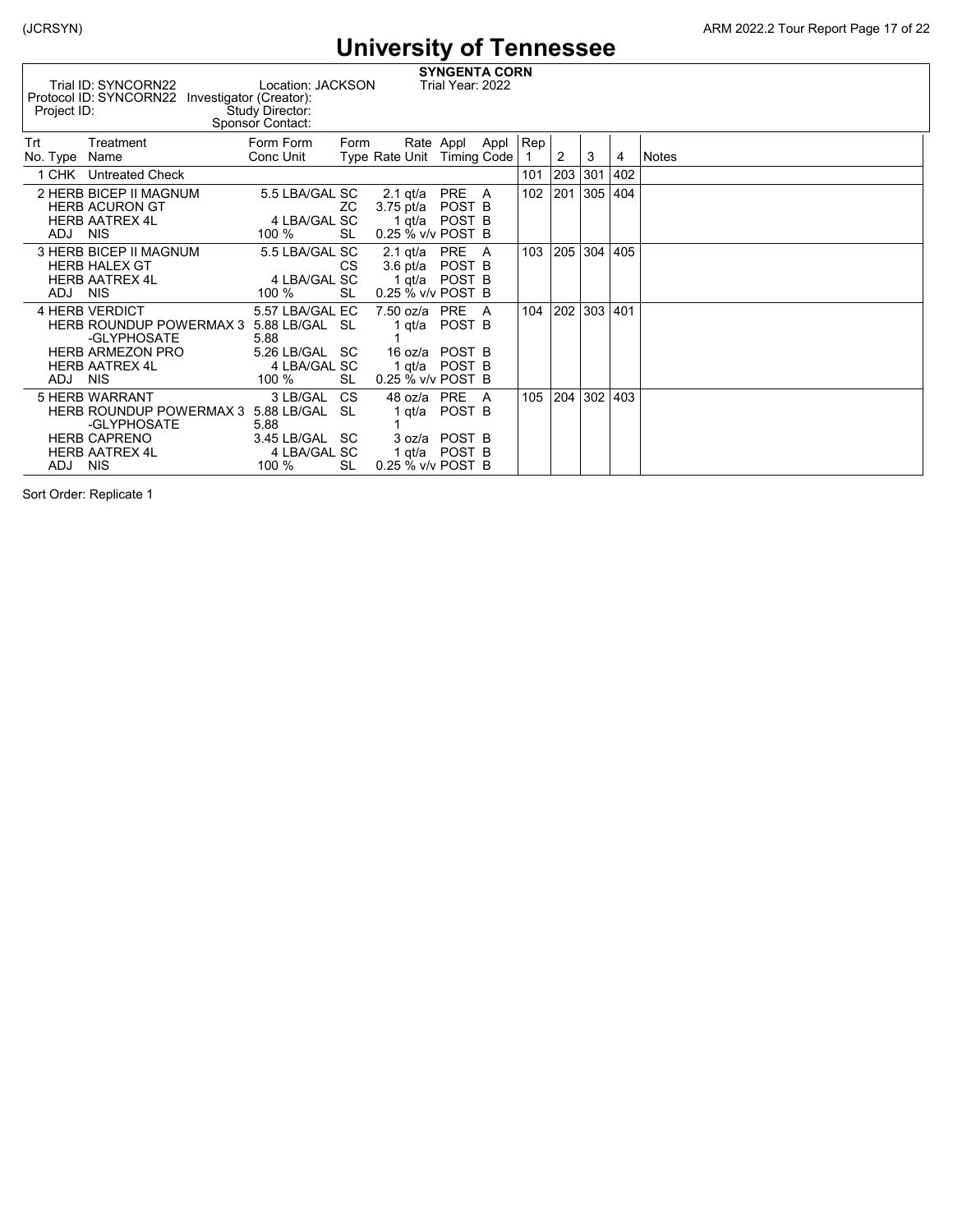**SC617 Tank-Mixtures/PRE/Corn/Safety and Efficacy**

Trial ID: HN22USAEOETAM2 TD Number: LOCALCREATED Protocol Edition No.: 1.02 Project ID: MD-NATIONAL Project Number(s): 0 % MDCPPROT % 100 % MDCPPROT

Protocol Developer:

| License User:                  |                                                  |                        |                 |                      |                                               |        |                   |     |     |             |               |              |
|--------------------------------|--------------------------------------------------|------------------------|-----------------|----------------------|-----------------------------------------------|--------|-------------------|-----|-----|-------------|---------------|--------------|
| <b>Entry Entry</b><br>No. Type | Entry/Trt.<br>Description                        | Form. Al               | Type Conc. Unit |                      | Al Conc. Dose Dose Appl.<br>Unit              | Timing | Appl. Rep<br>Code |     | 2   | 3           | 4             | <b>Notes</b> |
|                                | 1 PRODUCT UNTREATED                              |                        |                 |                      |                                               |        |                   | 101 | 203 | 306 404     |               |              |
|                                | 2 PRODUCT DFF+IFT+CSA                            | SC                     |                 | 617 GA/L             | 288.5 g a/ha PREPRE A                         |        |                   | 102 | 208 | 301         | $ 410\rangle$ |              |
|                                | 3 PRODUCT DFF+IFT+CSA                            | <b>SC</b>              |                 | 617 GA/L             | 577 g a/ha PREPRE A                           |        |                   | 103 | 205 | 302 405     |               |              |
|                                | 4 PRODUCT DFF+IFT+CSA<br>PRODUCT ATRAZINE        | <b>SC</b><br><b>SL</b> |                 | 617 GA/L<br>480 GA/L | 288.5 g a/ha PREPRE A<br>1122 g a/ha PREPRE A |        |                   | 104 |     | 210 303 401 |               |              |
|                                | 5 PRODUCT DFF+IFT+CSA<br>PRODUCT ATRAZINE        | <b>SC</b><br>SL        |                 | 617 GA/L<br>480 GA/L | 577 g a/ha PREPRE A<br>2245 g a/ha PREPRE A   |        |                   | 105 | 201 | 308 409     |               |              |
|                                | 6 PRODUCT DFF+IFT+CSA<br><b>PRODUCT HARNESS</b>  | <b>SC</b><br>EС        |                 | 617 GA/L<br>839 GA/L | 288.5 g a/ha PREPRE A<br>981 g a/ha PREPRE A  |        |                   | 106 | 202 | 307 406     |               |              |
|                                | 7 PRODUCT DFF+IFT+CSA<br>PRODUCT DEGREE EXTRA    | <b>SC</b><br>SL        |                 | 617 GA/L<br>485 GA/L | 288.5 g a/ha PREPRE A<br>2835 g a/ha PREPRE A |        |                   | 107 | 204 | 305 402     |               |              |
|                                | 8 PRODUCT FFA+IFT+TCM+CSA SC<br>PRODUCT ATRAZINE | SL                     | 489.8 GA/L      | 480 GA/L             | 716 g a/ha PREPRE A<br>1122 g a/ha PREPRE A   |        |                   | 108 | 206 | 304 408     |               |              |
|                                | 9 PRODUCT RESICORE<br>PRODUCT ATRAZINE           | <b>SL</b><br><b>SL</b> | 394.4 GA/L      | 480 GA/L             | 2767 g a/ha PREPRE A<br>1122 g a/ha PREPRE A  |        |                   | 109 | 207 | 309 403     |               |              |
| 10 PRODUCT ACURON              |                                                  | CS                     | 425.6 GA/L      |                      | 2986 g a/ha PREPRE A                          |        |                   | 110 | 209 | 310 407     |               |              |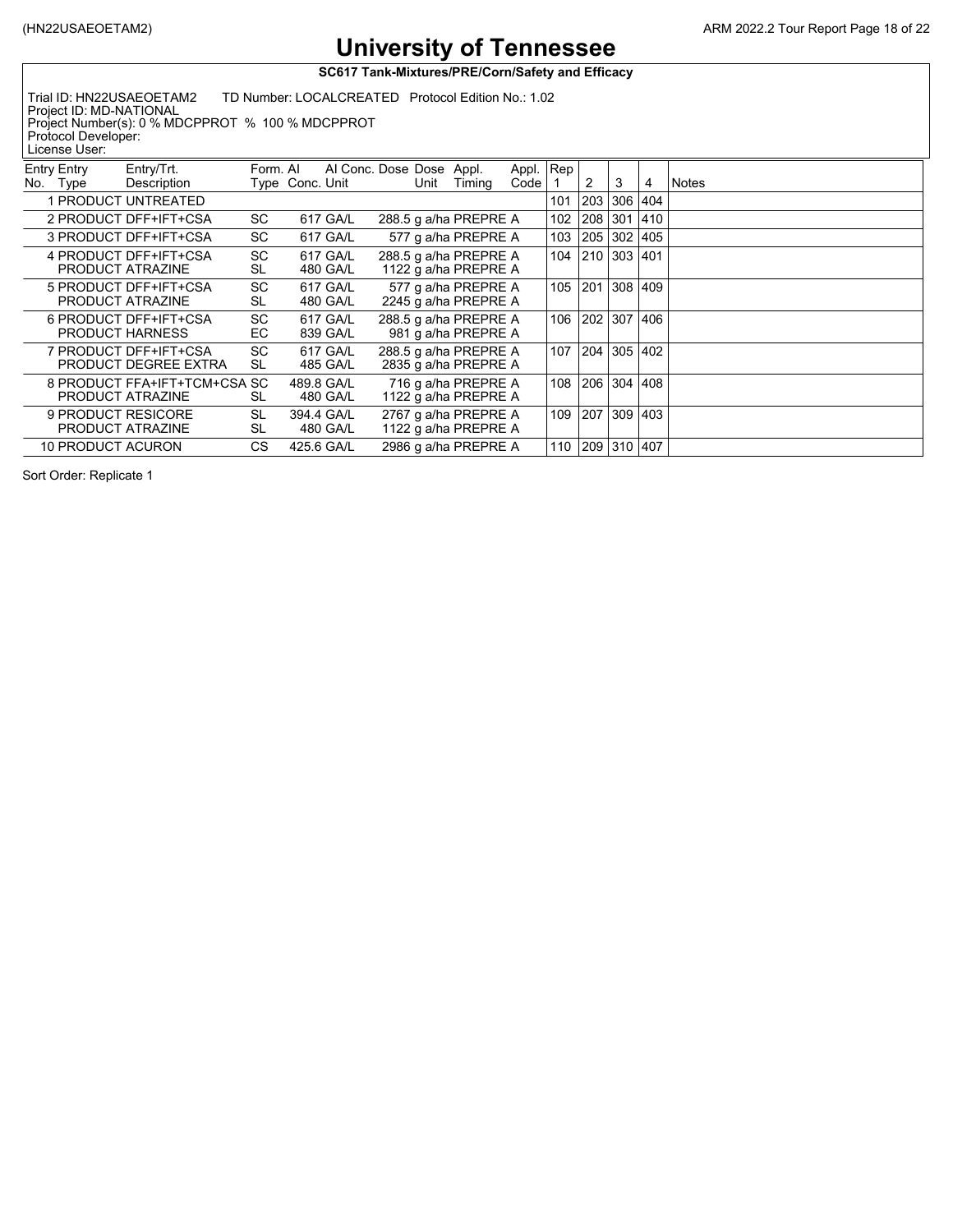**TriVolt Programs/PRE/Corn/Safety and Efficacy**

Trial ID: HP22USAEOATAM2 TD Number: LOCALCREATED Protocol Edition No.: 1.01

Project ID: MD-NATIONAL Project Number(s): 0 % MDCPPROT % 100 % MDCPPROT Protocol Developer:

License User:

| <b>Entry Entry</b><br>No. Type | Entry/Trt.<br>Description                                                                                                                             | Form. Al                                        | Type Conc. Unit | Al Conc. Dose Dose Appl.                                                |  | Unit Timing                                                                                                                                | Appl.<br>Code | Rep<br>$\overline{1}$ | 2   | 3               | 4             | <b>Notes</b> |
|--------------------------------|-------------------------------------------------------------------------------------------------------------------------------------------------------|-------------------------------------------------|-----------------|-------------------------------------------------------------------------|--|--------------------------------------------------------------------------------------------------------------------------------------------|---------------|-----------------------|-----|-----------------|---------------|--------------|
|                                | 1 PRODUCT UNTREATED                                                                                                                                   |                                                 |                 |                                                                         |  |                                                                                                                                            |               | 101                   | 207 | 306             | 401           |              |
|                                | 2 PRODUCT FFA+IFT+TCM+CSA<br>PRODUCT ATRAZINE                                                                                                         | SC<br><b>SL</b>                                 |                 | 489.8 GA/L<br>480 GA/L                                                  |  | 716 g a/ha PREPRE A<br>1122 g a/ha PREPRE A                                                                                                |               | 102                   | 201 | 304             | 402           |              |
|                                | 3 PRODUCT ACURON HERBICIDE                                                                                                                            | <b>CS</b>                                       |                 | 425.6 GA/L                                                              |  | 2986 g a/ha PREPRE A                                                                                                                       |               | 103                   | 209 | 301             | $ 403\rangle$ |              |
|                                | 4 PRODUCT RESICORE HERBICIDE<br>PRODUCT ATRAZINE                                                                                                      | <b>SL</b><br><b>SL</b>                          |                 | 394.4 GA/L<br>480 GA/L                                                  |  | 2767 g a/ha PREPRE A<br>1122 g a/ha PREPRE A                                                                                               |               | 104                   | 205 | 309 404         |               |              |
|                                | 5 PRODUCT FFA+IFT+TCM+CSA<br>PRODUCT ATRAZINE<br>PRODUCT DIFLEXX DUO<br>PRODUCT ATRAZINE<br>PRODUCT ROUNDUP POWERMAX 3 SL<br>PRODUCT CLASS ACT RIDION | SC<br><b>SL</b><br><b>SC</b><br><b>SL</b><br>XL |                 | 489.8 GA/L<br>480 GA/L<br>194 GA/L<br>480 GA/L<br>575 GA/L<br>100 %AW/W |  | 429.5 g a/ha PREPRE A<br>560 g a/ha PREPRE A<br>340.2 g a/ha MIPOCR B<br>560 g a/ha MIPOCR B<br>1260 g a/ha MIPOCR B<br>1 % v/v MIPOCR B   |               |                       |     | 105 210 302 405 |               |              |
| <b>FERTIL</b>                  | 6 PRODUCT FFA+IFT+TCM+CSA<br>PRODUCT ATRAZINE<br>PRODUCT LAUDIS<br>PRODUCT ATRAZINE<br>PRODUCT ROUNDUP POWERMAX 3 SL<br>N-PAK AMS LIQUID              | SC<br><b>SL</b><br>SC<br><b>SL</b><br>XL        |                 | 489.8 GA/L<br>480 GA/L<br>630 GA/L<br>480 GA/L<br>575 GA/L<br>34 %AW/W  |  | 429.5 g a/ha PREPRE A<br>560 g a/ha PREPRE A<br>138.1 g a/ha MIPOCR B<br>560 g a/ha MIPOCR B<br>1260 g a/ha MIPOCR B<br>2.5 % v/v MIPOCR B |               | 106                   |     | 202 305 406     |               |              |
| <b>FERTIL</b>                  | 7 PRODUCT FFA+IFT+TCM+CSA<br>PRODUCT ATRAZINE<br>PRODUCT CAPRENO HERBICIDE<br>PRODUCT ATRAZINE<br>N-PAK AMS LIQUID                                    | SC<br>SL<br><b>SC</b><br><b>SL</b><br>XL        | 546.99 GA/L     | 489.8 GA/L<br>480 GA/L<br>480 GA/L<br>34 %AW/W                          |  | 429.5 g a/ha PREPRE A<br>560 g a/ha PREPRE A<br>119.9 g a/ha MIPOCR B<br>560 g a/ha MIPOCR B<br>2.5 % v/v MIPOCR B                         |               |                       |     | 107 203 310 407 |               |              |
| <b>FERTIL</b>                  | 8 PRODUCT FFA+IFT+TCM+CSA<br>PRODUCT ATRAZINE<br>PRODUCT CAPRENO HERBICIDE<br>PRODUCT ATRAZINE<br>PRODUCT ROUNDUP POWERMAX 3 SL<br>N-PAK AMS LIQUID   | SC<br><b>SL</b><br>SC<br><b>SL</b><br>XL        | 546.99 GA/L     | 489.8 GA/L<br>480 GA/L<br>480 GA/L<br>575 GA/L<br>34 %AW/W              |  | 429.5 g a/ha PREPRE A<br>560 g a/ha PREPRE A<br>119.9 g a/ha MIPOCR B<br>560 g a/ha MIPOCR B<br>1260 g a/ha MIPOCR B<br>2.5 % v/v MIPOCR B |               | 108                   | 206 | 303 408         |               |              |
| <b>FERTIL</b>                  | 9 PRODUCT FFA+IFT+TCM+CSA<br>PRODUCT ATRAZINE<br>PRODUCT HARNESS MAX<br>PRODUCT ATRAZINE<br>PRODUCT ROUNDUP POWERMAX 3 SL<br>N-PAK AMS LIQUID         | <b>SC</b><br>SL<br><b>SC</b><br><b>SL</b><br>XL |                 | 489.8 GA/L<br>480 GA/L<br>462 GA/L<br>480 GA/L<br>575 GA/L<br>34 %AW/W  |  | 429.5 g a/ha PREPRE A<br>560 g a/ha PREPRE A<br>1350 g a/ha MIPOCR B<br>560 g a/ha MIPOCR B<br>1260 g a/ha MIPOCR B<br>2.5 % v/v MIPOCR B  |               | 109                   | 204 | 308 409         |               |              |
|                                | 10 PRODUCT VERDICT<br>PRODUCT ROUNDUP POWERMAX II SL<br>PRODUCT ATRAZINE<br>PRODUCT ARMEZON<br>PROD ADJ MSO                                           | EC<br>SL<br><b>SC</b><br>EC                     |                 | 240 GA/L<br>540 GA/L<br>480 GA/L<br>335.8 GA/L<br>100 %AW/W             |  | 175.4 g a/ha PREPRE A<br>1263 g a/ha MIPOCR B<br>1684 g a/ha MIPOCR B<br>18.41 g a/ha MIPOCR B<br>1 % v/v MIPOCR B                         |               |                       |     | 110 208 307 410 |               |              |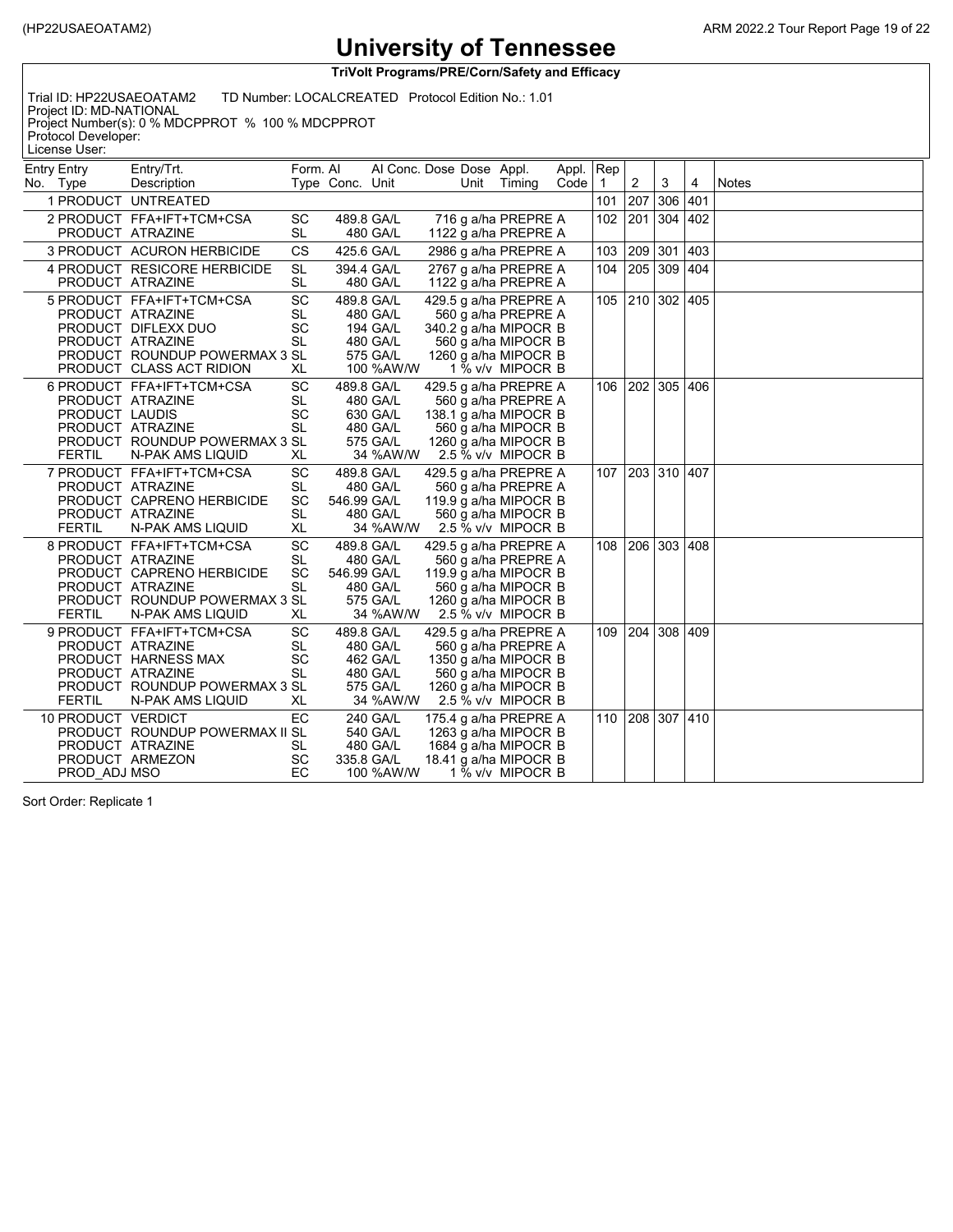|                          |                                                                     |                                            |                                                                         |          |                   |                      | <b>OTTAGESILY OF LETTLESSEE</b>                               |               |                       |         |     |            |              |
|--------------------------|---------------------------------------------------------------------|--------------------------------------------|-------------------------------------------------------------------------|----------|-------------------|----------------------|---------------------------------------------------------------|---------------|-----------------------|---------|-----|------------|--------------|
| Project ID:              | Trial ID: 68.01                                                     | Study Director:                            | <b>EVALUATE PRE EMERGENCE WEED CONTROL IN CORN</b><br>Location: JACKSON |          |                   |                      | Trial Year: 2022 Protocol ID: 68.01 Investigator              |               |                       |         |     | (Creator): |              |
|                          |                                                                     | Sponsor Contact:                           |                                                                         |          |                   |                      |                                                               |               |                       |         |     |            |              |
| Trt<br>No. Type Name     | Treatment                                                           |                                            | Form Form<br>Conc Unit                                                  | Form     |                   | Rate Appl            | Type Rate Unit Timing Code                                    | Appl          | Rep<br>$\overline{1}$ | 2       | 3   | 4          | <b>Notes</b> |
|                          | 1 CHK Untreated Check                                               |                                            |                                                                         |          |                   |                      |                                                               |               | 101                   | 207     | 301 | 408        |              |
| <b>ADJ</b><br>ADJ        | <b>INDUCE</b><br><b>AMS</b>                                         | 2 HERB ROUNDUP POWER MAX 3 5.88 LBA/GAL SL | 100 %W/W<br>100 %W/W                                                    | SF<br>SG |                   | 3 lb/a               | 1 lb ai/a POST B<br>0.25 % v/v POST B<br>POST B               |               | 102                   | 208 304 |     | 401        |              |
| <b>ADJ</b><br><b>ADJ</b> | 3 HERB ACURON<br><b>INDUCE</b><br>AMS                               | HERB ROUNDUP POWER MAX 3 5.88 LBA/GAL SL   | 3.44 LBA/GAL SC<br>100 %W/W<br>100 %W/W                                 | SF<br>SG |                   | $3$ at/a<br>3 lb/a   | PRE A<br>1 lb ai/a POST B<br>0.25 % v/v POST B<br>POST B      |               | 103                   | 202     | 308 | 406        |              |
| <b>ADJ</b><br><b>ADJ</b> | 4 HERB BICEP II MAGNUM<br><b>INDUCE</b><br><b>AMS</b>               | HERB ROUNDUP POWER MAX 3 5.88 LBA/GAL SL   | 5.50 LBA/GAL SC<br>100 %W/W<br>100 %W/W                                 | SF<br>SG |                   | $2.1$ gt/a<br>3 lb/a | PRE A<br>1 lb ai/a POST B<br>0.25 % v/v POST B<br>POST B      |               | 104                   | 206     | 307 | 404        |              |
| <b>ADJ</b><br><b>ADJ</b> | 5 HERB RESICORE<br><b>INDUCE</b><br><b>AMS</b>                      | HERB ROUNDUP POWER MAX 3 5.88 LBA/GAL SL   | 3.29 LBA/GAL SL<br>100 %W/W<br>100 %W/W                                 | SF<br>SG |                   | 88 oz/a<br>3 lb/a    | PRE A<br>1 lb ai/a POST B<br>0.25 % v/v POST B<br>POST B      |               | 105                   | 204     | 302 | 403        |              |
| <b>ADJ</b><br><b>ADJ</b> | 6 HERB V-10494<br><b>INDUCE</b><br><b>AMS</b>                       | HERB ROUNDUP POWER MAX 3 5.88 LBA/GAL SL   | 2.04 LBA/GAL SC<br>100 %W/W<br>100 %W/W                                 | SF<br>SG |                   | $1$ at/a<br>3 lb/a   | PRE A<br>1 lb ai/a POST B<br>0.25 % v/v POST B<br>POST B      |               | 106                   | 203     | 305 | 402        |              |
| <b>ADJ</b><br><b>ADJ</b> | 7 HERB V-10494<br><b>HERB AATREX</b><br><b>INDUCE</b><br><b>AMS</b> | HERB ROUNDUP POWER MAX 3 5.88 LBA/GAL SL   | 2.04 LBA/GAL SC<br>4 LBA/GAL SC<br>100 %W/W<br>100 %W/W                 | SF<br>SG | 0.750 lb ai/a PRE | 1 $qt/a$<br>3 lb/a   | <b>PRE</b><br>1 lb ai/a POST B<br>0.25 % v/v POST B<br>POST B | <b>A</b><br>A | 107                   | 201     | 306 | 407        |              |
| ADJ<br><b>ADJ</b>        | 8 HERB TRIVOLT SC<br><b>INDUCE</b><br><b>AMS</b>                    | HERB ROUNDUP POWER MAX 3 5.88 LBA/GAL SL   | 3.65 LBA/GAL SC<br>100 %W/W<br>100 %W/W                                 | SF<br>SG |                   | 21 oz/a<br>3 lb/a    | PRE A<br>1 lb ai/a POST B<br>0.25 % v/v POST B<br>POST B      |               | 108                   | 205     | 303 | 405        |              |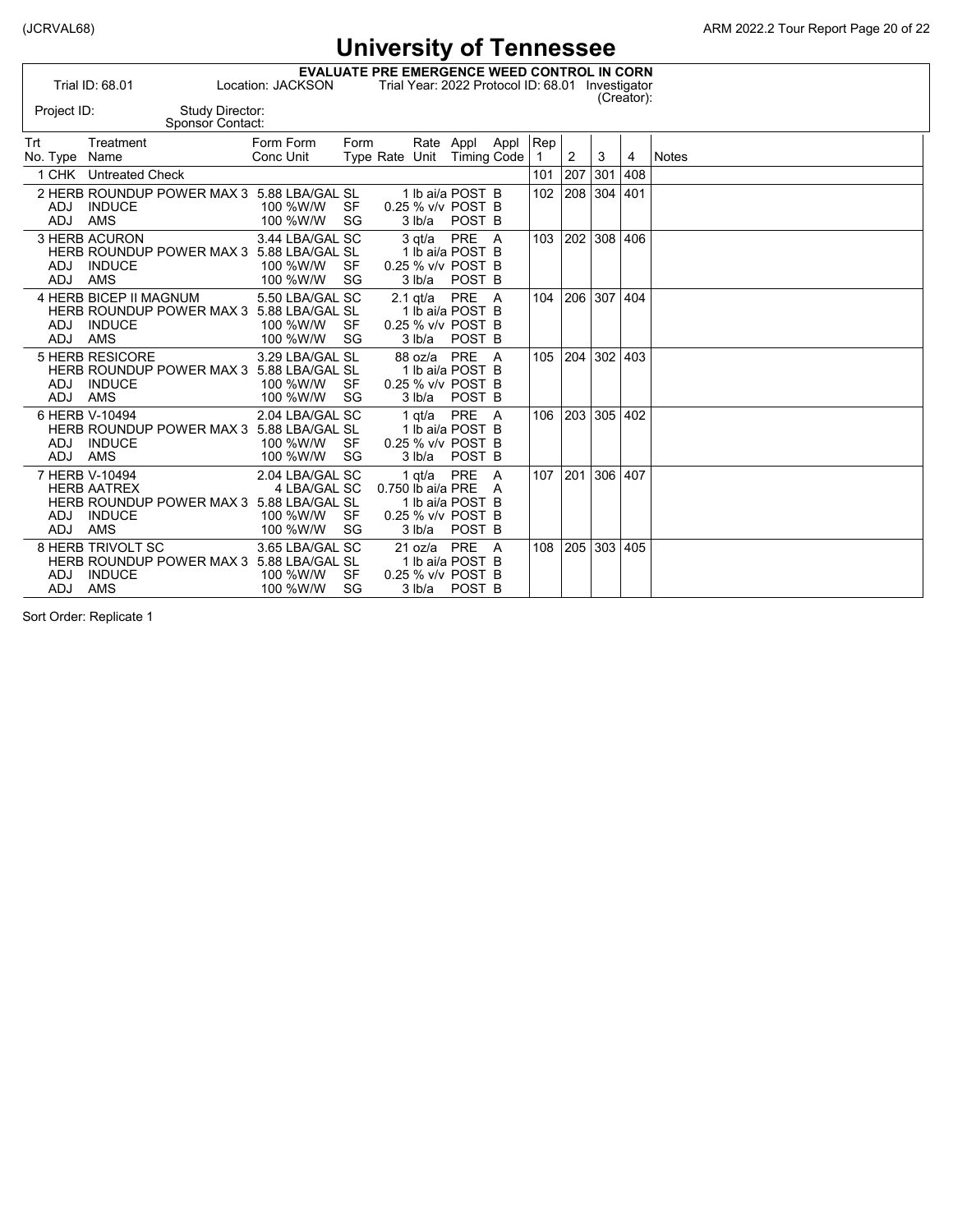| Evaluation of TOUGH and HPPD rates Post for Optimum Palmer Amaranth Control in Corn.<br>Trial ID: 22-137<br>Trial Year: 2022<br>Location:<br>Protocol ID: 22-137 Investigator (Creator):<br>Study Director:<br>Project ID:<br>Sponsor Contact: |                                                                                                                                       |                                          |      |    |  |                                                                   |  |          |         |                       |     |       |
|------------------------------------------------------------------------------------------------------------------------------------------------------------------------------------------------------------------------------------------------|---------------------------------------------------------------------------------------------------------------------------------------|------------------------------------------|------|----|--|-------------------------------------------------------------------|--|----------|---------|-----------------------|-----|-------|
| Trt<br>No. Type Name                                                                                                                                                                                                                           | Treatment                                                                                                                             | Form Form<br>Conc Unit                   | Form |    |  | Rate Appl Appl<br>Type Rate Unit Timing Code                      |  | Rep<br>1 | 2       | 3                     | 4   | Notes |
|                                                                                                                                                                                                                                                | 1 HERB DUAL II MAGNUM<br>HERB ROUNDUP POWERMAX 3 5.88 LB/GAL SL<br>-GLYPHOSATE                                                        | 7.64 LBA/GAL EC<br>5.88                  |      | 20 |  | 1 pt/a PRE A<br>20 oz/a POST B                                    |  | 101      | 208 306 |                       | 402 |       |
|                                                                                                                                                                                                                                                | 2 HERB DUAL II MAGNUM<br><b>HERB CALLISTO</b><br>HERB ROUNDUP POWERMAX 3 5.88 LB/GAL SL<br>-GLYPHOSATE                                | 7.64 LBA/GAL EC<br>4 LB/GAL SC<br>5.88   |      | 20 |  | 1 pt/a PRE A<br>2.25 oz/a POST B<br>20 oz/a POST B                |  |          |         | 102   204   308   404 |     |       |
|                                                                                                                                                                                                                                                | <b>3 HERB DUAL II MAGNUM</b><br><b>HERB TOUGH R</b><br>HERB ROUNDUP POWERMAX 3 5.88 LB/GAL SL<br>-GLYPHOSATE                          | 7.64 LBA/GAL EC<br>5.88                  | L    | 20 |  | 1 pt/a PRE A<br>12 oz/a POST B<br>20 oz/a POST B                  |  |          |         | 103   209   305   401 |     |       |
|                                                                                                                                                                                                                                                | <b>4 HERB DUAL II MAGNUM</b><br><b>HERB CALLISTO</b><br>HERB ROUNDUP POWERMAX 3 5.88 LB/GAL SL<br>-GLYPHOSATE                         | 7.64 LBA/GAL EC<br>4 LB/GAL SC<br>5.88   |      | 20 |  | 1 pt/a PRE A<br>3 oz/a POST B<br>20 oz/a POST B                   |  |          |         | 104 210 307 406       |     |       |
|                                                                                                                                                                                                                                                | 5 HERB DUAL II MAGNUM<br><b>HERB TOUGH 5EC</b><br><b>HERB CALLISTO</b><br>HERB ROUNDUP POWERMAX 3 5.88 LB/GAL SL<br>-GLYPHOSATE       | 7.64 LBA/GAL EC<br>4 LB/GAL SC<br>5.88   | EC   | 20 |  | 1 pt/a PRE A<br>8 oz/a POST B<br>3 oz/a POST B<br>20 oz/a POST B  |  | 105      |         | 203   304   409       |     |       |
|                                                                                                                                                                                                                                                | 6 HERB DUAL II MAGNUM<br><b>HERB TOUGH R</b><br>HERB ROUNDUP POWERMAX 3 5.88 LB/GAL SL<br>-GLYPHOSATE                                 | 7.64 LBA/GAL EC<br>5.88                  | L    | 20 |  | 1 pt/a PRE A<br>16 oz/a POST B<br>20 oz/a POST B                  |  | 106      |         | 205 301 405           |     |       |
|                                                                                                                                                                                                                                                | 7 HERB DUAL II MAGNUM<br><b>HERB TOUGH R</b><br><b>HERB AATREX 4L</b><br>HERB ROUNDUP POWERMAX 3 5.88 LB/GAL SL<br>-GLYPHOSATE        | 7.64 LBA/GAL EC<br>4 LBA/GAL SC<br>5.88  | L    | 20 |  | 1 pt/a PRE A<br>16 oz/a POST B<br>1 pt/a POST B<br>20 oz/a POST B |  |          |         | 107 211 310 407       |     |       |
|                                                                                                                                                                                                                                                | 8 HERB DUAL II MAGNUM<br><b>HERB TOUGH 5EC</b><br><b>HERB LAUDIS</b><br>HERB ROUNDUP POWERMAX 3 5.88 LB/GAL SL<br>-GLYPHOSATE         | 7.64 LBA/GAL EC<br>3.5 LB/GAL OD<br>5.88 | EС   | 20 |  | 1 pt/a PRE A<br>6 oz/a POST B<br>3 oz/a POST B<br>20 oz/a POST B  |  | 108      |         | 201 311 403           |     |       |
|                                                                                                                                                                                                                                                | 9 HERB DUAL II MAGNUM<br><b>HERB TOUGH 5EC</b><br><b>HERB LAUDIS</b><br>HERB ROUNDUP POWERMAX 3 5.88 LB/GAL SL<br>-GLYPHOSATE         | 7.64 LBA/GAL EC<br>3.5 LB/GAL OD<br>5.88 | EС   | 20 |  | 1 pt/a PRE A<br>8 oz/a POST B<br>3 oz/a POST B<br>20 oz/a POST B  |  | 109      |         | 206 302 410           |     |       |
|                                                                                                                                                                                                                                                | 10 HERB DUAL II MAGNUM<br><b>HERB IMPACT</b><br>HERB ROUNDUP POWERMAX 3 5.88 LB/GAL SL<br>-GLYPHOSATE                                 | 7.64 LBA/GAL EC<br>2.8 LB/GAL SC<br>5.88 |      | 20 |  | 1 pt/a PRE A<br>1 oz/a POST B<br>20 oz/a POST B                   |  |          |         | 110 202 303 408       |     |       |
|                                                                                                                                                                                                                                                | <b>11 HERB DUAL II MAGNUM</b><br><b>HERB TOUGH 5EC</b><br><b>HERB IMPACT</b><br>HERB ROUNDUP POWERMAX 3 5.88 LB/GAL SL<br>-GLYPHOSATE | 7.64 LBA/GAL EC<br>2.8 LB/GAL SC<br>5.88 | EС   | 20 |  | 1 pt/a PRE A<br>8 oz/a POST B<br>1 oz/a POST B<br>20 oz/a POST B  |  | 111      |         | 207 309 411           |     |       |